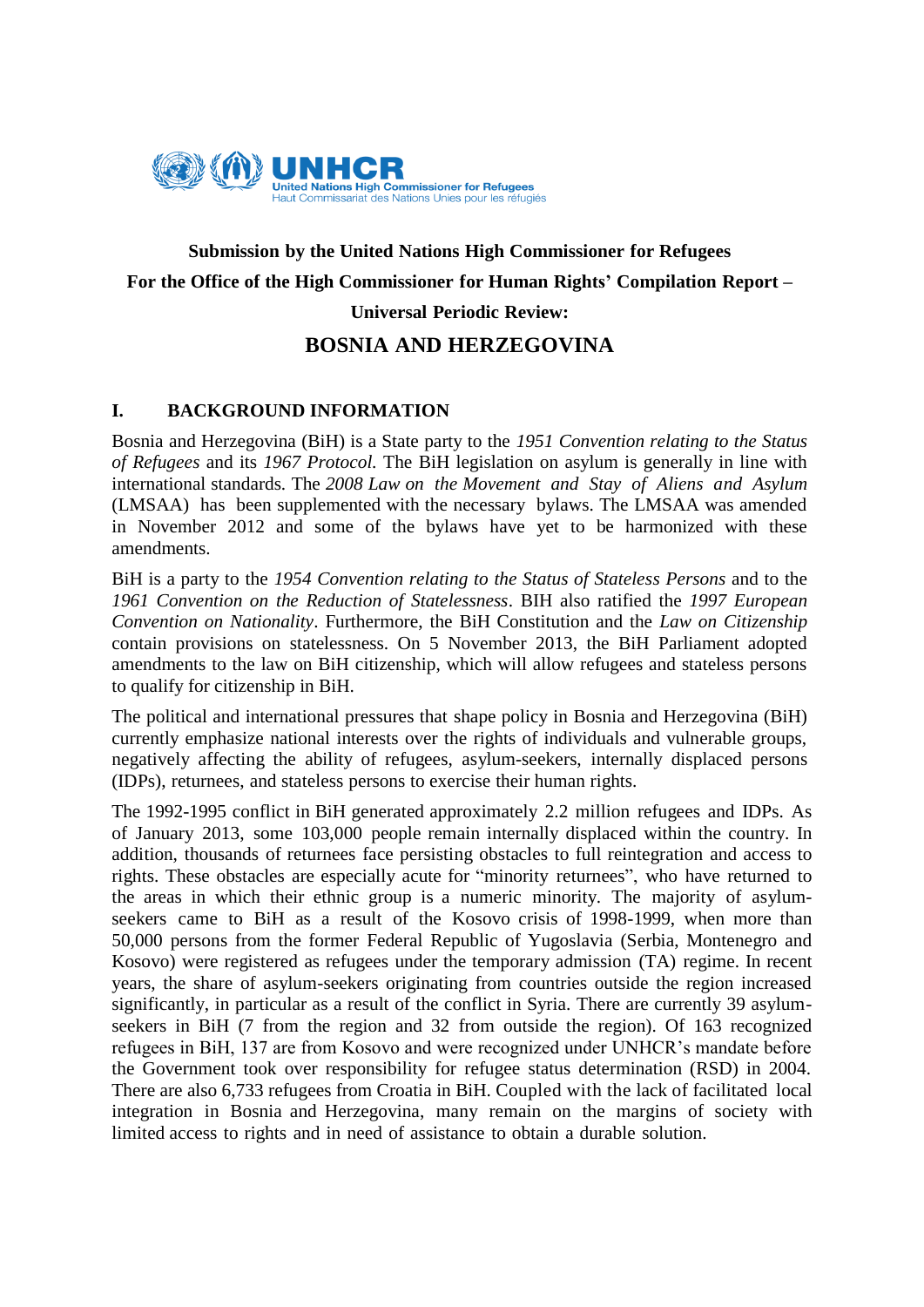BiH also has specific legislation on internal displacement. The legal protection of IDPs and returnees is regulated by *Annex VII of the Dayton Peace Agreement* (DPA), as well as by one State-level law and two entity-level laws. These laws define "displaced person" and "returnee" as specific legal statuses with accompanying entitlements, and provide regulations for conferring and ceasing such status, as well as articulating relevant State obligations. The legal framework incorporates a number of protection principles included in the *Guiding Principles on Internal Displacement*, such as the right to voluntary and safe return, freedom of movement and non-discrimination. However, a number of key rights in the *Guiding Principles* are not explicitly incorporated into relevant national legislation, for example, protection from arbitrary displacement and the right of IDPs to fully participate in the planning and management of their return, resettlement or reintegration. In addition, IDP status is directly linked to return, as IDP status ceases upon return, and returnee status only lasts for six months after the physical return has taken place. Hence, the definition of IDPs in BiH, which bases protection on legal status, is narrower than the description of IDPs in the *Guiding Principles*, which emphasizes protection based on needs and vulnerability.

The "Sarajevo Process" is a regional initiative, jointly set off by the Governments of BiH, Croatia, Montenegro, and Serbia and supported by key international stakeholders – UNHCR, the European Union, and the OSCE – to find lasting solutions for the remaining refugees displaced by the 1991-1995 conflicts in the Western Balkans. The Regional Housing Programme (RHP), an integral part of this project, will provide housing assistance for vulnerable refugees in the region and IDPs in BiH through grants disbursed by a number of donors. The implementation of the RHP, in conjunction with other initiatives in the country is expected to contribute significantly to the resolution of the remaining problems of wartime displacement in BiH. In line with the framework set out in the Revised Strategy, the Regional Process and the CEB loan project will facilitate housing solutions via return or local integration for some 21,000 refugees, returning refugees, and IDPs throughout the country from 2013 to 2017. This response must address the wider needs of displaced communities in targeted areas in addition to the housing needs of vulnerable families.

# **II. ACHIEVEMENTS AND BEST PRACTICES**

The legal framework for asylum in BiH is generally in line with international law and EU standards. In November 2013, a provision allowing for facilitated naturalization of refugees after a stay of five years in the country was adopted, in line with Article 34 of the *1951 Convention*. There have also been positive developments in the implementation of the equal rights of refugees to health care, education, work, and social welfare, with the finalization of bylaws governing the implementation of these rights. The bylaws are currently being amended following the 2012 amendments to the LMSAA. However, work remains to be done to ensure smooth implementation, and thus refugees' ability to enjoy all these rights in practice.

#### **III. KEY PROTECTION ISSUES AND RECOMMENDATIONS**

#### **Issue 1: Access to the territory and effective protection against** *refoulement*

In 2011 and 2012, the BiH Border Police refused entry to the territory to 6,828 persons. During the same period, only five persons expressed the intention to seek asylum at the border. While most were likely refused entry for valid reasons, this number also includes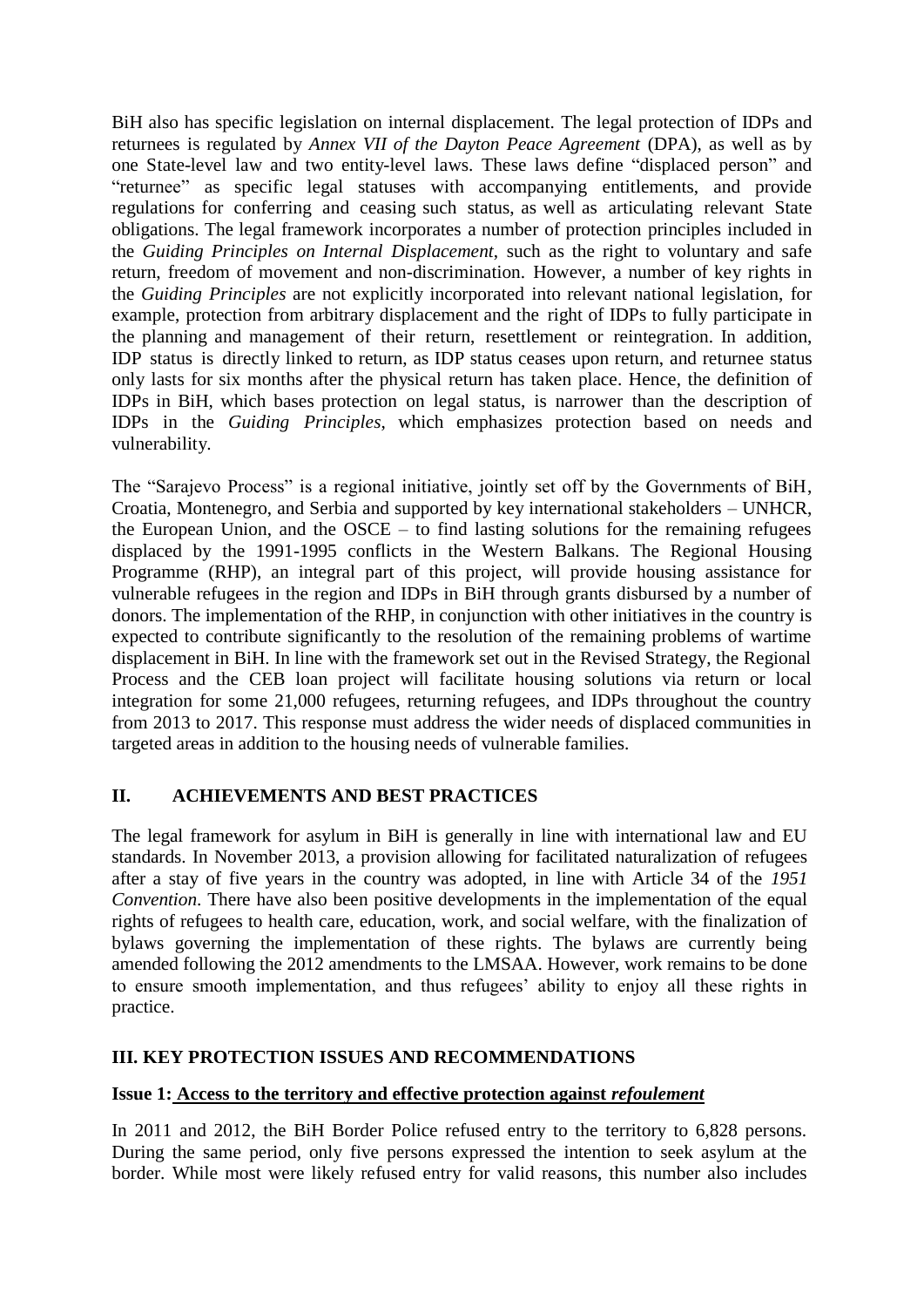individuals from refugee-producing countries. Due to lack of resources and regular access, UNHCR cannot reliably monitor whether the individuals that are refused entry have an opportunity to access the asylum system. The low number of persons seeking asylum at the border raises questions about the efforts of border officials to properly identify persons who may be in need of international protection.

The right to seek and enjoy asylum in BiH remains limited in practice, as implementation of legislation is problematic in a number of areas, including the right to free and effective legal aid, provision of appropriate interpreters, detention of undocumented asylum-seekers for 90 days or even an extended period of another 90 days and issuance of expulsion orders as a sanction for late expression of seeking asylum. There are no Standard Operating Procedures in place for unaccompanied and separated children seeking international protection and, in such cases, the Centers of Social Welfare do not yet determine the best interest of the child. Furthermore, while family reunification is guaranteed under the law, there is no mechanism in place for facilitating family reunification.

The majority of the 163 recognized refugees in BiH are from Kosovo. Most were recognized by UNHCR prior to its handover of refugee status determination to the BiH G overnment in 2004. Since 2004, the BiH Government has only recognized ten refugees. In addition, the Ministry of Security granted subsidiary protection to 54 individuals (5 Kosovars, 44 Syrians, 3 Eritreans, 1 Iraqi and 1 Palestinian).

#### **Recommendations:**

UNHCR recommends that Bosnia and Herzegovina:

- Train border officials to proactively identify potential asylum-seekers through the use of proper questioning and to pay special attention to persons originating from refugee-producing countries.
- Organise, on a regular basis, refresher sessions and training on asylum law for the Border Police inspectors.
- Provide persons refused entry and persons attempting to cross the border without authorization with information on the asylum procedure and the rights of asylumseekers.
- Equip all official border crossing points with at least one confidential interview room.
- Employ more female border officials to ensure that female asylum-seekers with sensitive cases would be able to talk to a female officer if they wish.
- Display at all border crossings posters and informational pamphlets announcing the right to seek asylum and the procedure for doing so.
- Establish formal referral mechanisms between the first contact government officials (border and police officials and migration and asylum authorities) to facilitate prompt exchange of information, and ensure that persons with international protection or other needs are referred to appropriate authorities for further action in a timely manner.
- Encourage initiatives related to responsibility sharing for potential asylum-seekers.

# **Issue 2: Fair and efficient asylum procedures**

While respective legislation is generally in line with international standards, the implementation of the law leaves much to be desired. Certain basic principles guaranteeing a fair and efficient asylum procedure are not always respected, such as the right to free and effective legal aid from the moment of expressing the intention to seek asylum, and the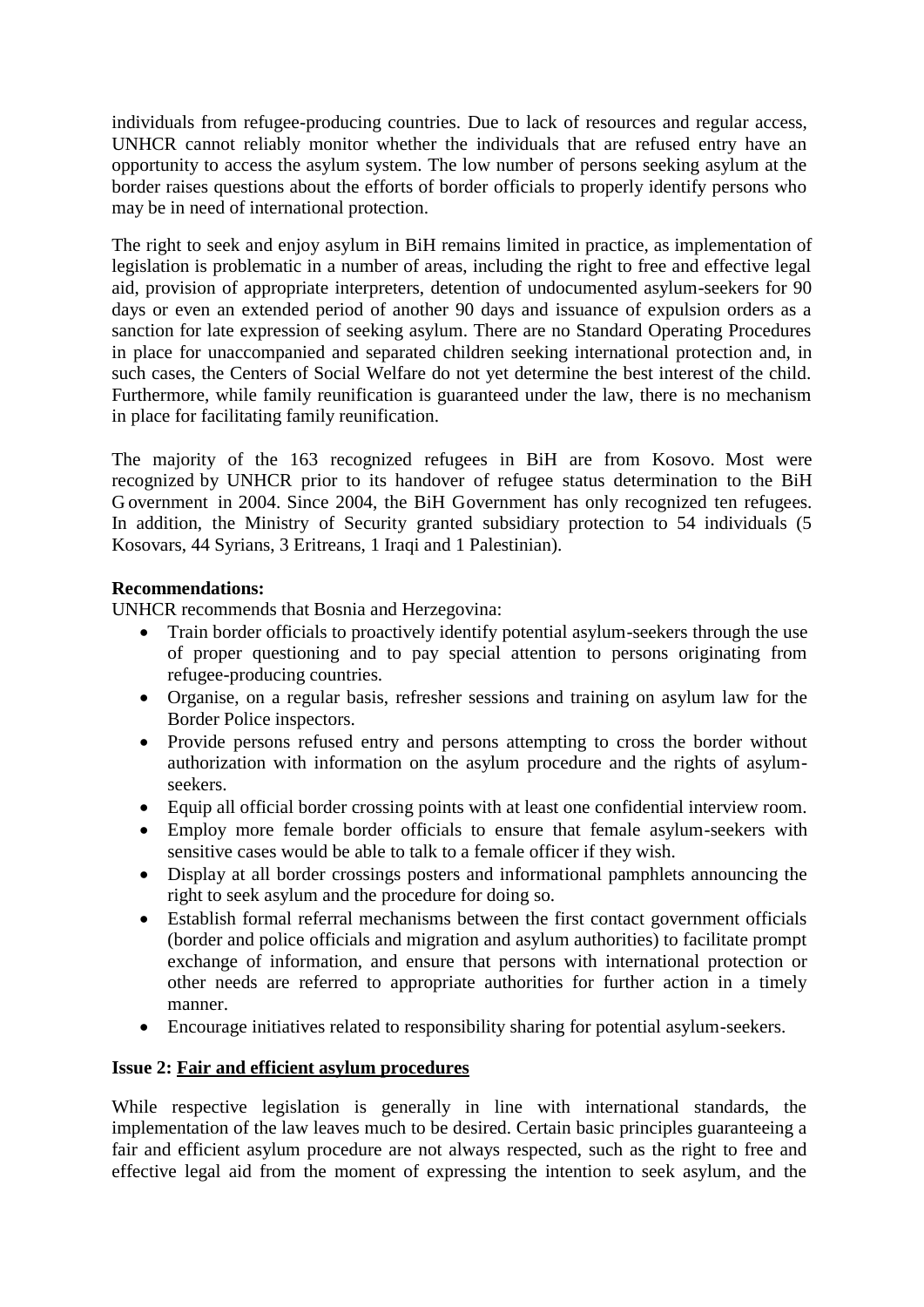provision of gender sensitive interpreters or interpreters in the language of the applicant. The Sector for Asylum does not consider an alien who expresses intention to seek asylum as an asylum-seeker until s/he formally submits an asylum request. This results in delays in receiving asylum requests, registering asylum-seekers in detention, initiating procedures for appointing guardians to unaccompanied minors, and determining responsibility for release of an asylum-seeker from detention and accommodation in the Asylum Centre.

Decision makers at the administrative level do not issue well-reasoned or fully analysed decisions. Rather the standard of analysis is weak and the quality of legal reasoning poor. As a result asylum decisions are generally neither clear nor comprehensible. Factual lacunae, misinterpretations of law and failure to consider reliable country of origin information are typical shortcomings of asylum assessments in BiH appearing in most cases. Together these constitute a restrictive approach to granting the right to international protection.

While some protection against inadequately considered and poorly reasoned decisions is provided to asylum-seekers through their access to the courts to challenge negative decisions, such protection is insufficient. The courts rarely decide the cases on merits and if they do, the level of legal analysis and assessment of asylum claims is similar to the administrative body. In some cases, the judicial review takes unnecessarily long time. In 2012 and 2013, BiH granted subsidiary protection to 44 Syrian nationals. Not one Syrian was afforded refugee status during this period, which reflects a wider policy of the government of granting only subsidiary protection to Syrian nationals.

#### **Recommendations:**

UNHCR recommends that Bosnia and Herzegovina:

- Establish training programmes for eligibility officers, judges of the Court of BiH and their clerks to increase the overall quality of assessments of asylum applications.
- Ensure interpretation of definition of an asylum-seeker in line with international and EU standards, as well as asylum-seekers' timely access to reception facilities.
- The BiH authorities should consider adoption of SOPs for protection of unaccompanied or separated children seeking international protection to ensure their timely and effective protection.
- Provide written technical guidance to eligibility officers on issues of concern, in particular, on relevant legal aspects such as non-state agents of persecution and standard of proof required for a 'well-founded fear' of persecution, as well as on interviewing techniques, credibility assessment and proper use of country of origin information.
- Allocate sufficient resources to ensure that legal aid and interpretation services are provided free of charge, and increase regional cooperation in order to ensure the provision of sufficient interpretation services and gender-sensitive interpretation.
- The BiH authorities should take into account UNHCR's advice at the drafting stage of assessments of asylum applications.

#### **Issue 3: Detention of asylum-seekers**

Asylum-seekers are often detained for prolonged periods, and persons who express their intention to seek asylum after their apprehension in the territory, have been issued expulsion orders in spite of being asylum-seekers. Except in very few cases, in which the asylumseekers were moved to other facilities after challenging the detention decision, asylumseekers are usually released from detention when the applications for international protection are granted. It appears that detention is being used punitively to sanction persons who seek asylum late or after having been apprehended in the territory without authorization. This practice has become more pervasive as the number of asylum-seekers from outside the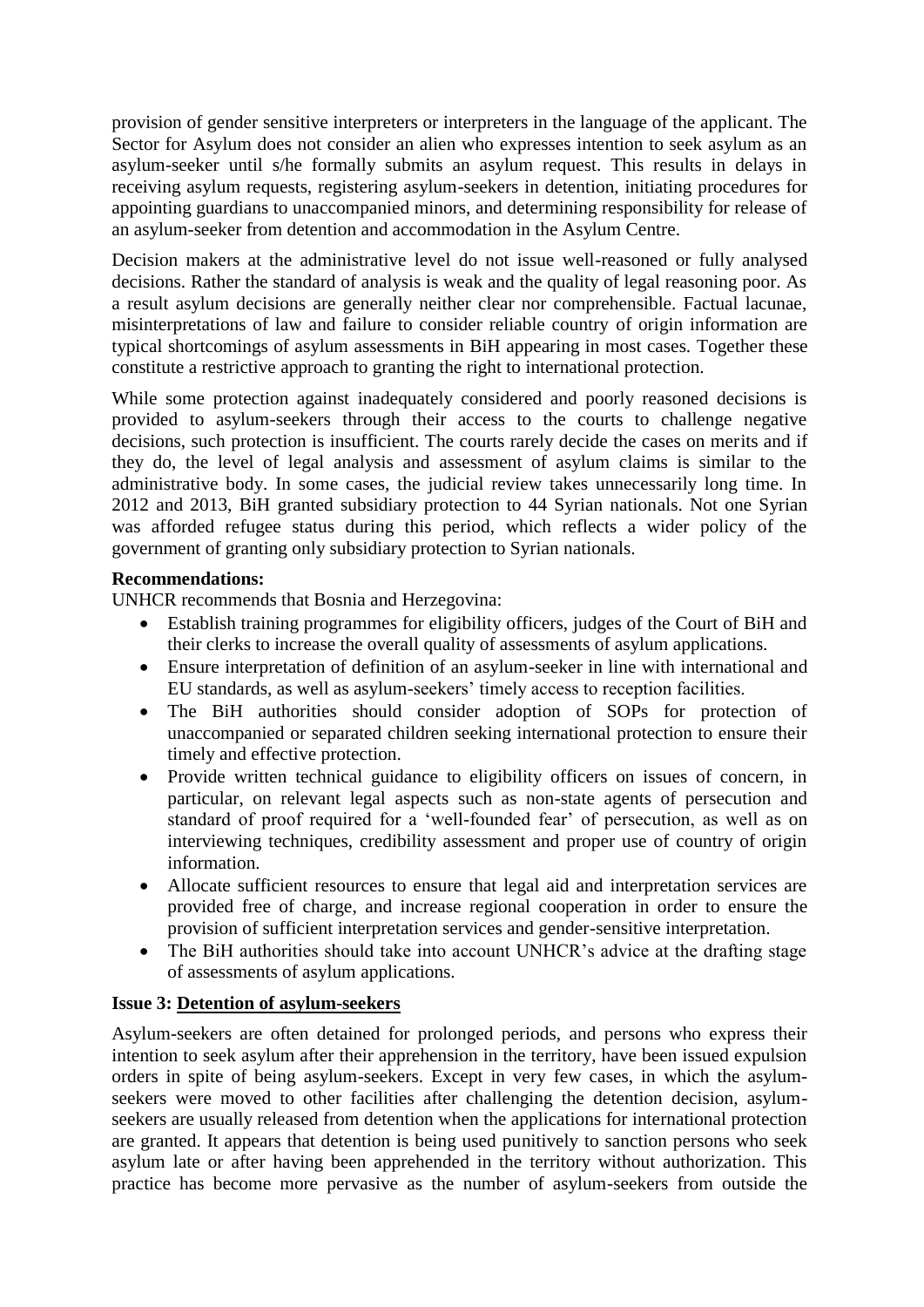Balkans has increased, suggesting that it may be a kind of "preventive detention" designed to discourage such persons from seeking asylum in BiH. There are particularly vulnerable persons among those detained, including children.

Two rejected individuals originally detained on national security grounds while seeking asylum, a Syrian in 2008 and an Iraqi in 2009 remain in prolonged detention<sup>1</sup>. The ECtHR ruled in the case of the Syrian in February 2012 finding violation of Article 3 of the ECHR in case the individual would be returned to Syria, and violation of Article 5 of the ECHR for the period the individual was held in detention for the sole reason of national security grounds until a deportation order was issued to him. The Iraqi filed a complaint to the HRC in 2010. The HRC adopted its views on the complaint on 1 November 2013. The Committee found violation of the rights guaranteed under Article 9 (par. 1, 2, 4) and Articles 17 and 23. The HRC concluded that BiH should either release the individual on appropriate conditions or provide him with an adequate opportunity to challenge all grounds on which his detention is based. It also concluded that BiH should undertake full reconsideration of the reason for and the effects of removing the individual to Iraq on his family life, prior to any attempt to return the individual to Iraq.

#### **Recommendations:**

UNHCR recommends that Bosnia and Herzegovina:

- Limit the use of detention of asylum-seekers only to necessary, in line with UNHCR ExCom Conclusion No. 44 on the Detention of Refugees and Asylum-Seekers.
- Ensure that persons detained for administrative migration-related violations have prompt access to legal counsel and interpretation services.
- Ensure that UNHCR is informed of potential asylum-seekers and has unhindered access to the individuals in the Immigration Centre.
- Ensure that alternatives to detention are found for children and persons with special needs, including pregnant women, torture and trauma victims/survivors, unaccompanied elderly persons and persons with mental and physical disabilities.
- Prevent detaining foreigners for unauthorized stay in BiH if they have expressed an intention to seek asylum.

#### **Issue 4: Sustainable Return**

Since the end of the conflict in 1995, through concerted national and international efforts including improvements in security, freedom of movement, the repossession of property and the reconstruction of houses, it is estimated that over one million refugees and displaced persons have exercised their right to voluntary return, which is a success, albeit limited. Reported return figures, however, may not necessarily reflect refugees' and IDPs' current place of residence. Moreover, while property rights have been largely respected through repossession and reconstruction programmes, these have not always been accompanied by measures to ensure access to social and economic rights in areas of return. As a result, many returnees today are without a source of income or lack the required infrastructure to ensure that their return is sustainable. A primary constraint remains the insufficient response on behalf of the authorities to meet the needs of IDPs and returnees.

Of the estimated 84,500 remaining IDPs, UNHCR is particularly concerned about

 $\frac{1}{1}$  In this regard, the Human Rights Committee is concerned that persons subject to removal on national security grounds are subjected to indefinite detention based solely on the discretionary decisions by the security organs of the State.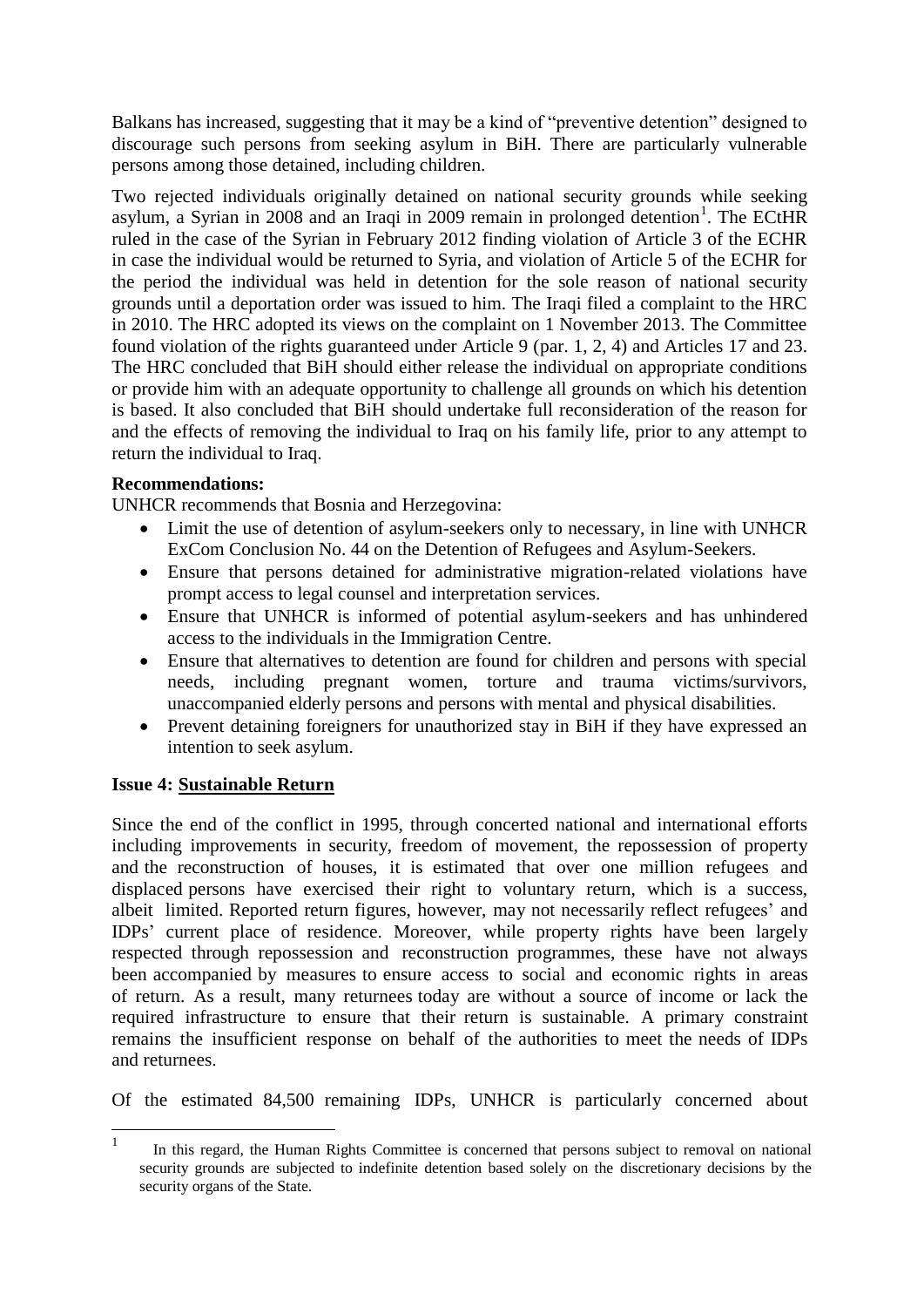approximately 8,600 IDPs who reside in inadequate and sub-standard living conditions in collective accommodation; facilities which were established to provide temporary accommodation to displaced people during and after the conflict. In many cases, IDP families share kitchens and water and sanitation facilities. On occasion water and sanitation facilities are non-functional and there is a lack of ongoing maintenance. Most IDP families in collective accommodation, many of whom have lived in these locations for more than a decade, have been allocated insufficient space in relation to their family size. The majority of IDPs in collective accommodation are extremely vulnerable to protection problems because they are physically and/or mentally disabled, extremely traumatized from sexual or gender based violence, chronically ill, or older without any source of income or family support. A UNHCR-supported study found that most of the households in collective accommodation are female-headed, with a significant number headed by widows.

A significant number of returnees also experience limited enjoyment of the right to adequate housing. While the majority of people displaced by the conflict were able to voluntarily return and repossess their property, there is lack of infrastructure (such as access to electricity) in many returnee areas, which undermines the sustainability of return. In addition, reconstruction assistance is often provided without sustainability measures to ensure returnees are able to generate incomes or livelihoods. Limited access to healthcare and other social services in rural areas also impedes the ability of returnees to fully enjoy the right to adequate housing. One of the persisting obstacles is discrimination of minority returnees, particularly in the areas of employment and access to utilities.

While the economic crisis and the poor governance situation impact upon the entire population in BiH, IDPs and returnees are particularly disadvantaged. Moreover, BiH still lacks a comprehensive national plan setting out the measures needed to ensure that the remaining IDPs can obtain a durable solution of their choice. The Revised Strategy for the Implementation of *Annex VII of the Dayton Peace Agreement* adopted in June 2010 (Revised Strategy) sets out a number of measures to strengthen economic, social and cultural rights for IDPs and returnees, but this implementation of this strategy remains to be effectively operationalized and coordinated. On 5 July 2013, UNHCR, the European Union, the UN, Bosnia and Herzegovina Minister for Human Rights and Refugees and the competent Ministers of the Republika Srpska and the Federation of Bosnia and Herzegovina signed a Joint Declaration on Resolving Protracted Displacement in Bosnia and Herzegovina. The signatories expressed their mutual commitment to develop such a plan and coordination mechanism in order to solve the problem of protracted displacement in BiH within an agreed time frame.

#### **Recommendations:**

UNHCR recommends that Bosnia and Herzegovina:

- intensify its efforts to facilitate returns of refugees and displaced persons, including by constructing housing, the accompanying infrastructure and ensuring sustainability measures and addressing the specific situation of those who would otherwise have difficulties in benefiting from the reconstruction assistance;
- work systematically on eliminating identified obstacles to ensure adequate housing, access to infrastructure and electricity, health and social care, education and employment for returnees and remaining IDPs in line with the recommendations of the Revised Strategy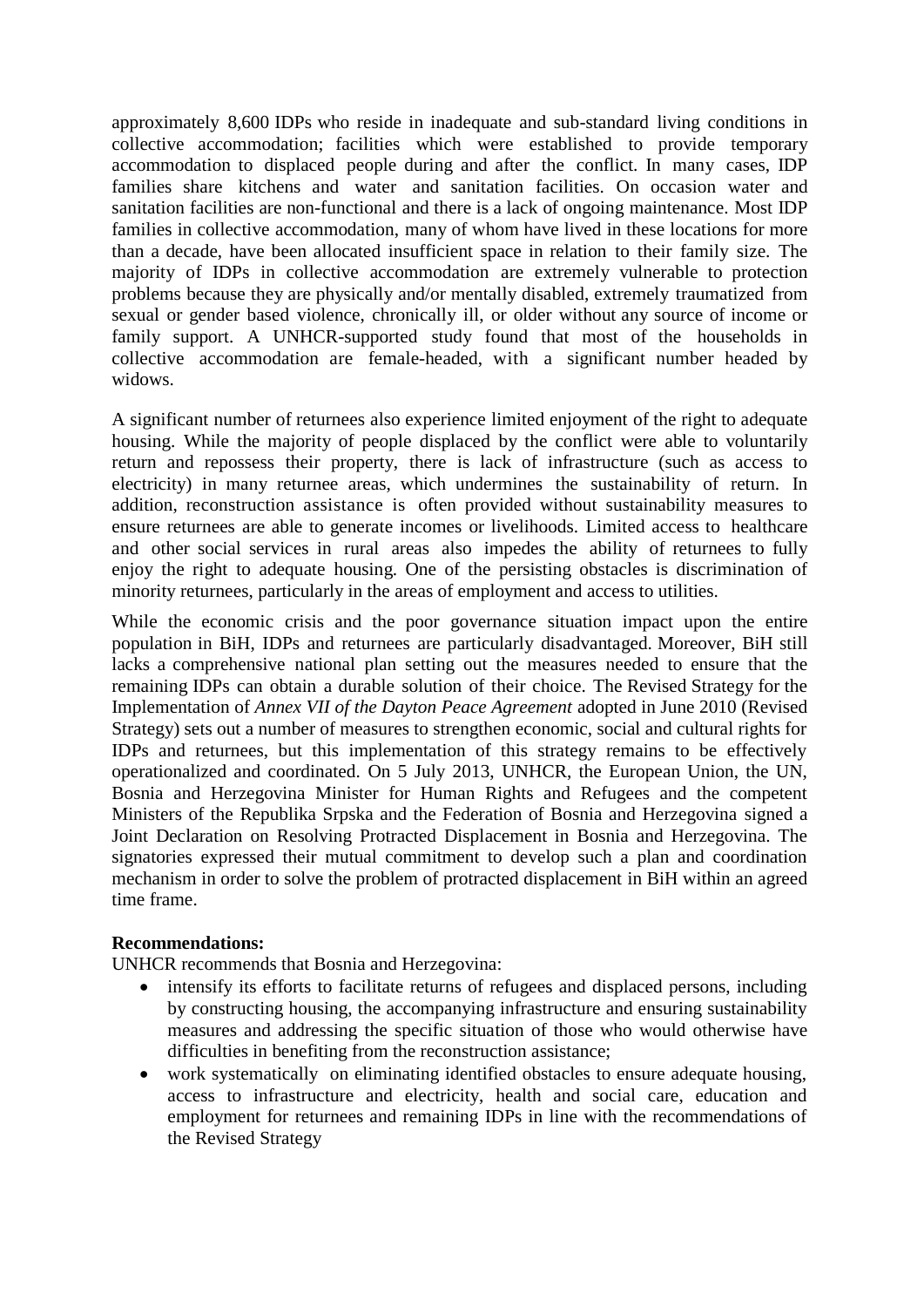#### **Issue 5: Statelessness**

.

In the course of extensive field visits carried out by UNHCR and its partners in 2013 covering all 255 known Roma communities in BiH, 427 people were identified who lack basic civil documentation and consequently are at risk of statelessness<sup>2</sup>. While legislation exists that regulates civil registration procedures, it is not fully harmonized throughout the country. The lack of civil registration and documentation increases the risk of statelessness among the Roma population, and particularly acts as an obstacle to access such rights as health care, social welfare, housing, employment and education. However, there have been improvements with the adoption of new legislation at the entity levels between 2009 and 2012. These improvements include fee waivers and free legal aid for vulnerable individuals and national minorities, as well as greater involvement of Centres for Social Welfare in assisting with birth registration. Additional efforts need to be made to increase awareness among the Roma population on the importance of timely birth registration and other civil registration procedures in communities where documentation is lacking.

In November 2013, the BiH Citizenship Law was amended with a provision enabling naturalization for refugees and stateless persons.<sup>3</sup> In order for the law to take full effect, harmonizing legislation at the entity level is necessary. Furthermore, the BiH Law on Citizenship is generally in line with international standards on the safeguards against statelessness but includes a provision which in certain situations requires persons applying for BiH nationality to become stateless in order to acquire BiH nationality by requiring renunciation of another nationality before acquisition of BiH nationality. The law also does not include a sufficient safeguard to prevent the persons from remaining stateless. Previously, renunciation was only required upon acquisition of BiH nationality, but the law was amended in November 2013 and now requires renunciation of nationality as a prerequisite for acquiring BiH nationality<sup>4</sup>. A bylaw to the Law on Citizenship provides for

 $\frac{1}{2}$  In this regard, the Committee on the Elimination of Discrimination against Women is concerned about the lack of effective implementation of universal birth registration in Bosnia andHerzegovina, in particular among Roma women and girls, which places them at risk of statelessness and hinders their access to basic services. It notes with concern that the lack of information, as well as the existence of administrative and financial obstacles, may prevent Roma women from registering births and obtaining birth certificates. Feedback Report, 55th Session of the Committee on the Elimination of Discrimination against Women, para. 29, 8 – 26 July 2013 Geneva BOSNIA AND HERZEGOVINA

<sup>&</sup>lt;sup>3</sup> Art. 11a of the Law on Citizenship of Bosnia and Herzegovina (Official Gazette of BiH nos. 4/97, 13/99, 41/02, 6/03, 14/03, 82/05, 43/09, 76/09, 87/13):

<sup>(1)</sup> *A stateless person and a recognized refugee may acquire BiH citizenship, without fulfilling requirements stipulated by Article 9 paragraph (1) sub-paragraphs 2., 3., 6., 9. and 10., only if he/she has continually resided in BiH, as a stateless person or a recognized refugee, for a period of five years preceding the application.*

<sup>(2)</sup> *A minor child of a person who has acquired BiH citizenship in accordance with paragraph (1) above is entitled to BiH citizenship, without fulfilling the requirements stipulated by Article 9 paragraph (1) sub-paragraphs 1., 2., 3., 6., 9. and 10., if he/she has been granted a refugee status or temporary residence in BiH, regardless of the duration of his/her stay.*

<sup>(3)</sup> *If the child is over 14 years of age, his/her consent is required.*

<sup>4</sup> Article 9 : *A foreigner who has submitted an application for acquisition of BiH citizenship may acquire it by naturalization if he/she fulfils the following conditions: …*

 <sup>(6)</sup> *That he/she renounces or otherwise loses his/her former citizenship before he/she acquires the BiH citizenship, unless a bilateral agreement mentioned in Article 14 provides otherwise. The renunciation or cessation of the former citizenship shall not be required if it is not allowed or*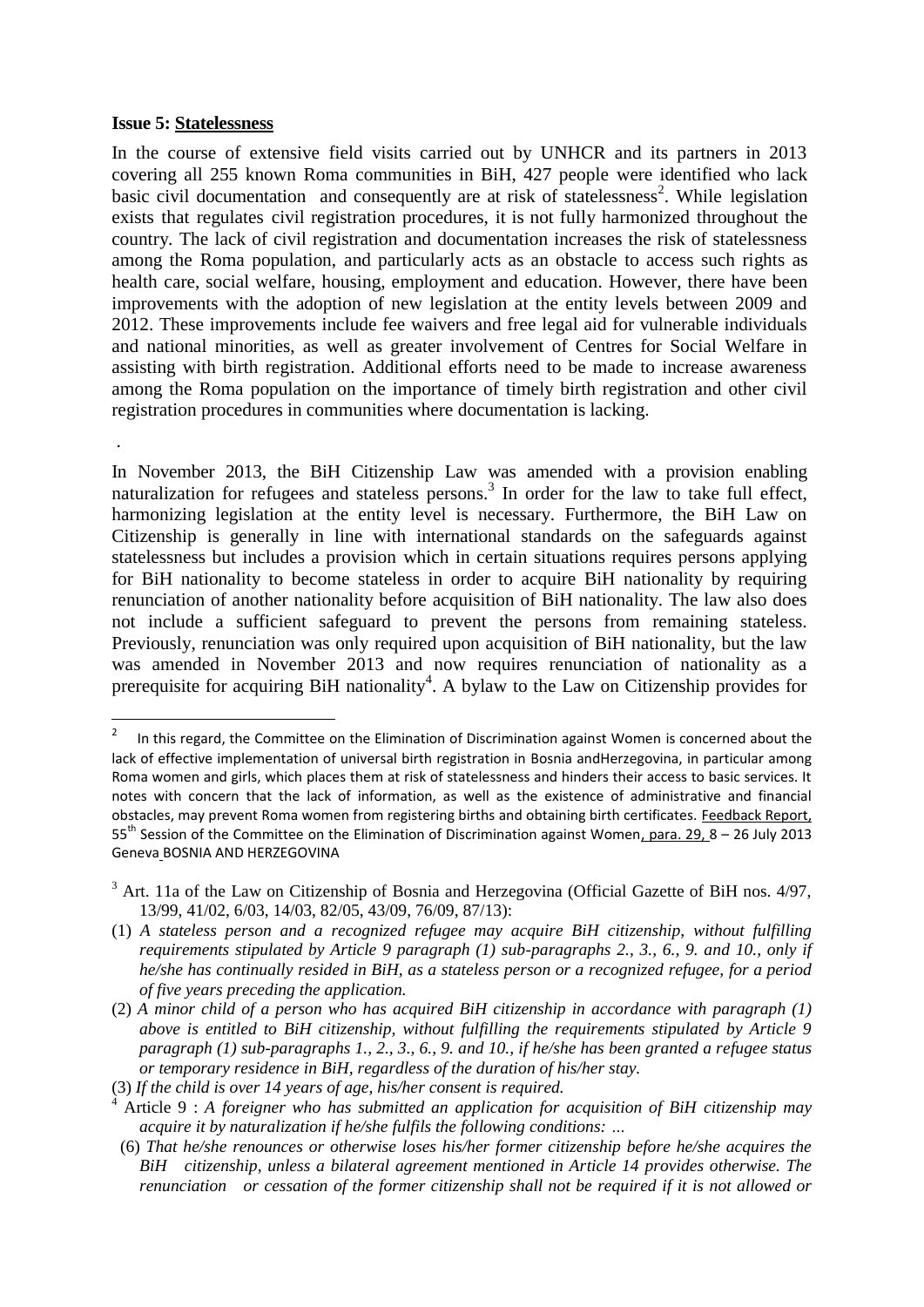assurances to be given of BIH nationality in such cases, but as the bylaw also allows for revocation of the assurances<sup>5</sup>, there is a possibility that a person is rendered stateless as a result. There is also a need to adopt legislation to establish a mechanism to systematically identify stateless persons and ensures enjoyment of their rights under *the 1954 Convention*.

#### **Recommendations:**

UNHCR recommends that Bosnia and Herzegovina:

- Ensure that all children born on the territory of the State, in particular Roma children, are registered at birth, as a means of preventing statelessness and to ensure their access to education, social services, health care and citizenship; and develop measures to identify unregistered individuals, including adults, and ensure that they are registered and provided with personal identity documents;
- Ensure that civil registration is easy to access and complete so that all persons currently without civil documentation can obtain it in order to ensure their rights.
- Strengthen its public awareness-raising campaigns to ensure that Roma parents are aware of the importance of birth registration and of the procedural requirements to obtain birth certificates, and ensure their access to registration services and procedures;
- Amend the citizenship legislation to ensure that the requirement to renounce another nationality before acquisition of BiH nationality does not lead to statelessness.
- Harmonize the citizenship legislation at the entity level in line with the recent amendments to the State level citizenship legislation. ;
- Create a mechanism in law to systematically identify stateless persons in BiH and to ensure the full enjoyment of their rights under *the 1954 Convention.*

1

*cannot be reasonably required;*

Article 10: *A foreign spouse of a BiH citizen may acquire BiH citizenship under the following conditions:…*

 <sup>(2)</sup> *That he/she renounces or otherwise loses his/her former citizenship before he/she acquires the BiH citizenship, unless a bilateral agreement mentioned in Article 14 provides otherwise; the renunciation or cessation of the former citizenship shall not be required if it is not allowed or cannot be reasonably required.*

<sup>5</sup> Article 3 of the Bylaw on Provisions of Assurances of the Citizenship of Bosnia and Herzegovina (Official Gazette of BiH no. 7/14): *Subject to fulfilment of lawful requirements, an alien holding a foreign citizenship, who has applied for BiH citizenship, in terms of Articles 9, 10, 11, 12(2) and 12a of the Law, may be issued with a letter of assurances of BiH citizenship, at his/her request, if he/she renounces his/her foreign citizenship or if his/her foreign citizenship is lost in any other way whatsoever.*

Artcile  $4$ 

<sup>(2)</sup>*The assurances may be revoked if, prior to acquiring BiH citizenship, an alien does not continue to fulfill any of the requirements prescribed for acquisition of BiH citizenship.*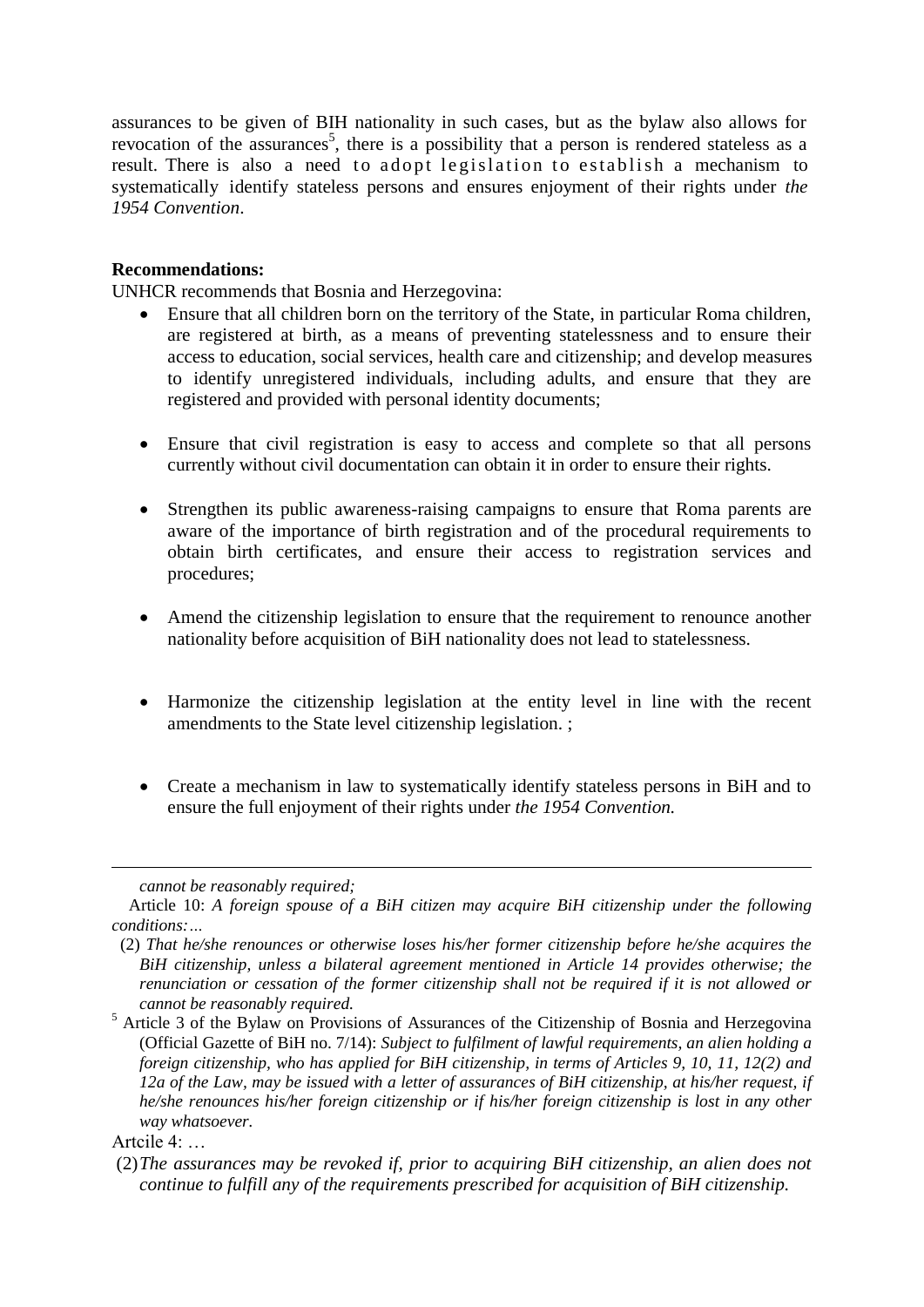#### **Issue 6: Discrimination**

IDPs and returnees experience discrimination and inequality in accessing social protection. Government funds to support them have steadily increased over the years and are quite significant today. However, assistance for return is too often allocated on the basis of ethnicity and/or political affiliation, rather than need or vulnerability. Government allocations for return which aim to support IDPs are not often accompanied by positive measures to ensure that the funds address the specific needs of these individuals and families. As a result, many IDPs and returnees enjoy limited access to employment, pensions, healthcare, and utilities, such as water and electricity, and social protection. IDPs and returnees are further limited in accessing these rights as the social protection system is highly fragmented and does not actively identify or support the most vulnerable individuals, including IDPs and returnees. Rebuilding infrastructure on the basis of equality, including restoring electricity and water connections in rural areas, remains an acute concern. Returnees who have civil victim of war status also face unequal treatment based on the entity of their residence. Returnees and IDPs' rights under labor law to receive compensation for loss of employment during the conflict continue to be significantly delayed. Discrimination and segregation in education persist. The authorities do not provide adequate or systematic solutions for persons who want to return to their pre-war homes if those homes have been invested in by other persons who lived there in the owner's absence. Returnees also continue to experience harassment accompanied by inadequate administration of justice for suspected perpetrators. Hate incidents leave returnees who experience them with feelings of extreme insecurity, which undermines their ability to exercise other rights, such as freedom of movement. Roma refugees are also discriminated against because they are not afforded equal treatment as citizens in regard to access to social housing, despite provisions in the law that they should be accorded this right. The free legal aid system in place falls far short of adequately responding to the needs of these populations.

#### **Recommendations:**

UNHCR recommends that Bosnia and Herzegovina:

- Implement the measures set out in the Revised Strategy so that IDPs and returnees can enjoy an adequate standard of living and continuous improvement of living conditions.
- Create a coordinated plan of action, drawing upon all available national and international resources.
- Improve the socio-economic integration of those who have returned, by ensuring equal enjoyment of their social, economic and cultural rights, especially in the field of social protection and pension, health care, equal employment and equal education.

**Human Rights Liaison Unit Division of International Protection UNHCR March 2014**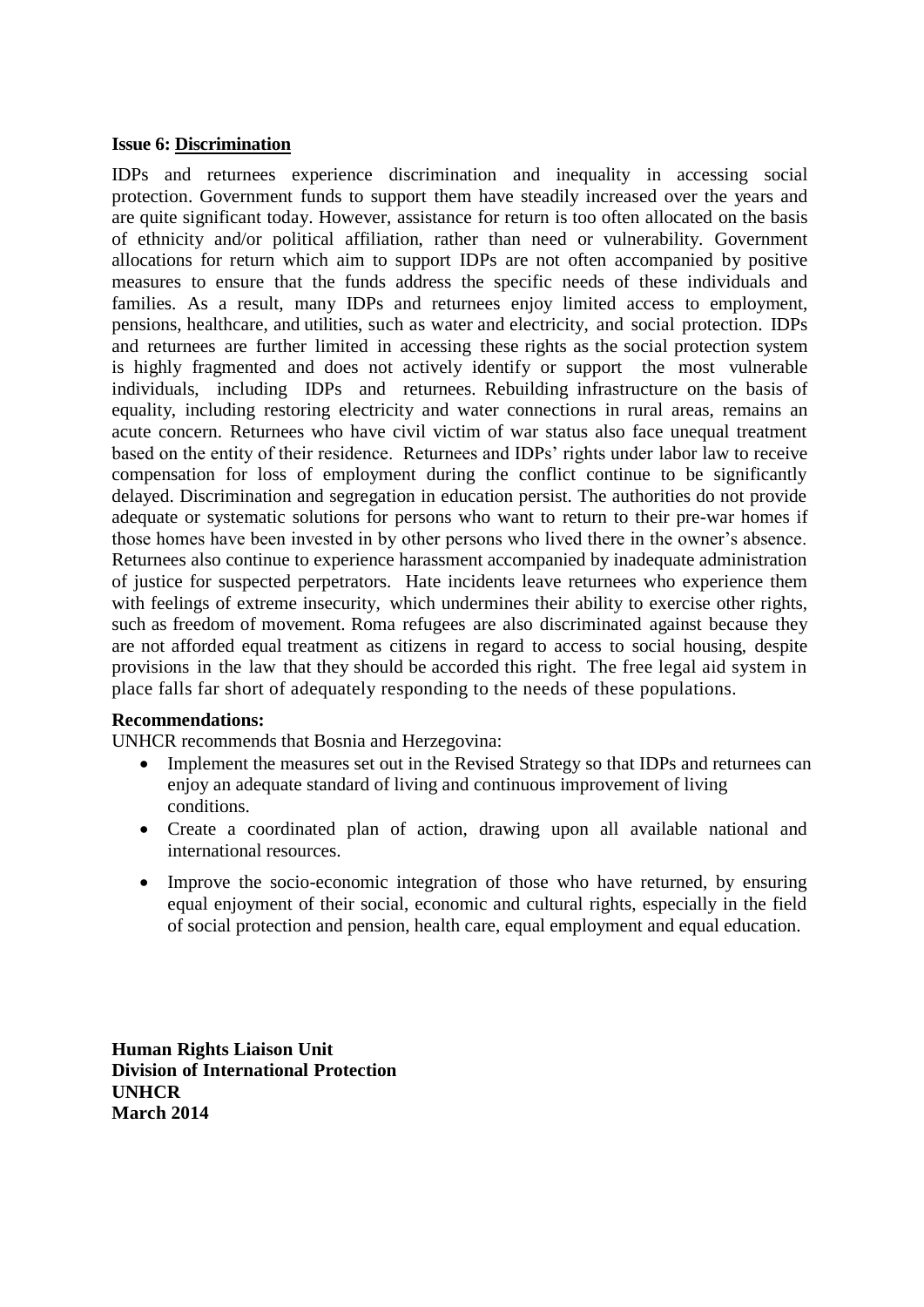# **ANNEX I**

# **Excerpts of Concluding Observations and Recommendations from UN Treaty Bodies and Special Procedures' Reports**

# **- Universal Periodic Review:**

# **BOSNIA AND HERZEGOVINA**

We would like to bring your attention to the following excerpts from UN Treaty Monitoring Bodies' Concluding Observations and Recommendations and from UN Special Procedures mandate holders' reports relating to issues of interest and persons of concern to UNHCR with regards to Bosnia and Herzegovina.

# **I. Treaty Bodies**

# **Committee on the Elimination of Discrimination against Women**

 $\overline{CEDAW/C/BIH/CO/4-5}$ ,  $55^{\text{th}}$  Session 30 July 2013

#### **B. Positive aspects**

4. The Committee welcomes the progress achieved since the consideration, in 2006, of the State party's combined initial, second and third periodic reports

(CEDAW/C/BIH/1-3) in undertaking legislative reform, in particular:

(a) The adoption, in 2009, of the law on the prohibition of discrimination, which includes sex, sexual expression or sexual orientation as prohibited grounds of discrimination;

(b) Amendments, in 2009, to the law on gender equality (2003);

(c) Amendments, in 2010, to the Criminal Code of Bosnia and Herzegovina, which include a definition of trafficking in line with international standards (article 186).

5. The Committee commends the State party for improving its institutional and policy framework aimed at accelerating the elimination of discrimination against women and promoting gender equality, including:

(b) The adoption of the national action plan to combat trafficking and illegal migration (2008- 2012);

# **C. Principal areas of concern and recommendations**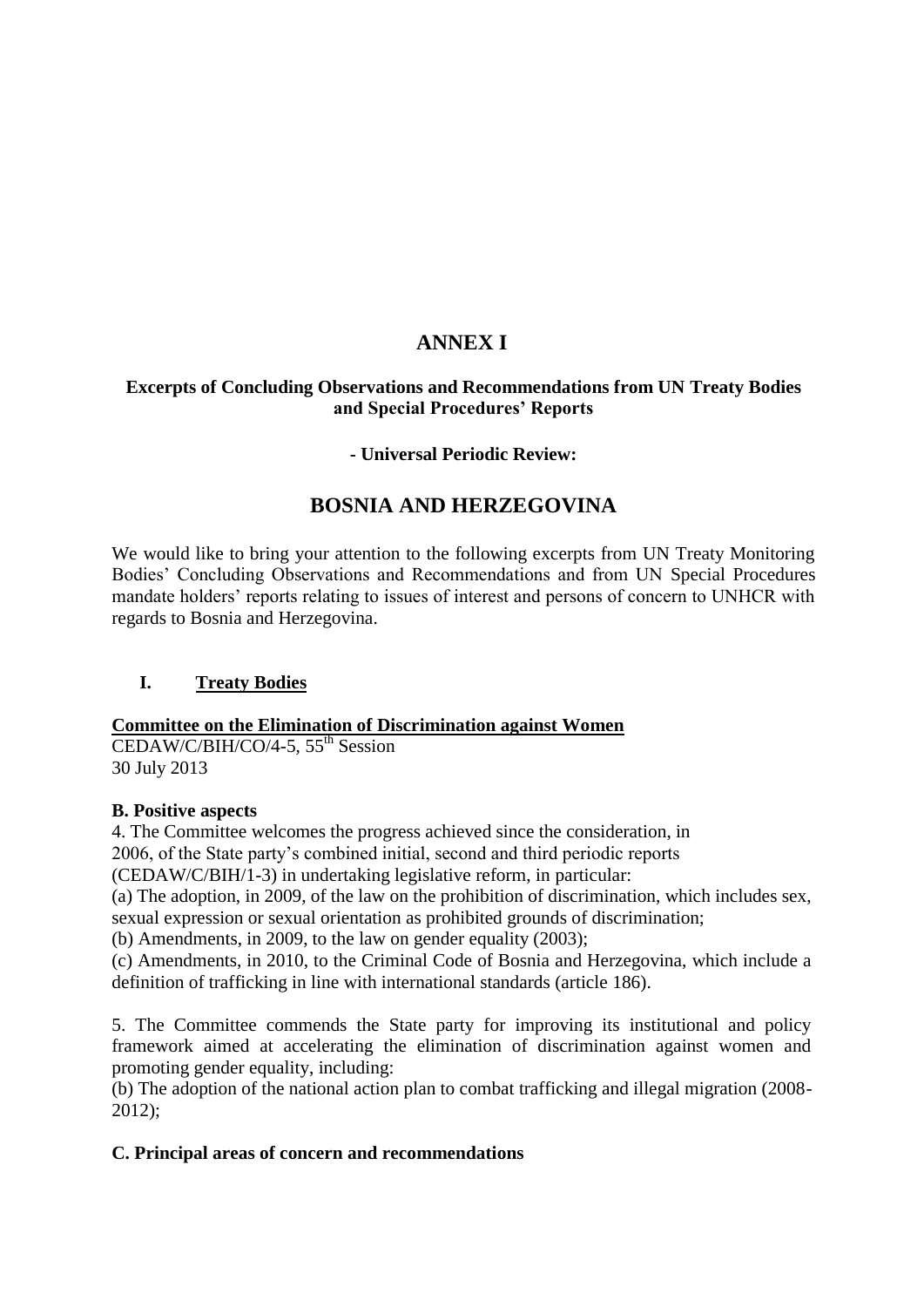#### **Women in post-conflict situations**

9. While recognizing the State party's efforts to improve the situation of women in postconflict situations, the Committee is deeply concerned about:

(a) The slow pace of prosecutions and very low level of conviction rates of perpetrators of sexual violence, which result in pervasive impunity, despite the implementation of the 2008 national war crimes prosecution strategy;

(b) The inadequate definition, at both the State and entity levels, of acts of sexual violence as war crimes and crimes against humanity, in particular the elements of the crime of rape, which are not in line with international standards; the large number of cases at the district and cantonal levels, at which rape continues to be prosecuted as an ordinary crime, without taking into account the dimension of the armed conflict; and the parallel applicability of different criminal codes, resulting in inconsistent jurisprudence and lenient sentencing practices;

(c) Long delays in adopting measures to address the needs of a large number of women victimized by the conflict;

(d) The lack of adequate victim reparation in war crimes trials, where victims are being referred to initiate separate civil proceedings, while such claims can be submitted and ruled upon during criminal proceedings;

(e) The deficiencies of witness protection measures in cases prosecuted at the district and cantonal levels, where the law on the witness protection programme is not applicable;

(f) Women's inadequate and unequal access to compensation, support and rehabilitation measures for violations suffered during the war, such as enforced disappearances. These measures include sustained psychologyical and medical support as well as financial and social benefits, which are regulated differently in the entities;

(g) The lack of measures taken to address the systematic stigmatization faced by women victims of wartime sexual violence, which hampers their access to justice and social reintegration.

10. **The Committee recommends that the State party:**

(a) **Speed up the implementation of the national war crimes strategy and increase the number of prosecutions of war crimes cases by allocating more financial resources and investigative capacities to address the large backlog of cases;**

(b) **Amend all relevant criminal codes to include a definition of wartime sexual violence in line with international standards, including a specific definition of rape as a war crime and a crime against humanity, in order to adequately reflect the gravity of the crimes committed and intensify its efforts to harmonize the jurisprudence and sentencing practices of its courts throughout the State party, by establishing effective cooperation mechanisms between prosecutors and courts competent to deal with war crimes at all levels of the State party;**

(c) **Expedite the adoption of pending draft laws and programmes designed to ensure effective access to justice for all women victims of wartime sexual violence, including adequate reparation, such as the draft law on the rights of victims of torture and civilian war victims, the programme for victims of sexual violence in conflict and torture (2013-2016) and the draft strategy on transitional justice aimed at improving access to justice;**

(d) **Ensure the effective implementation of the new law on the witness protection programme and establish sustainable and operational witness protection measures at the district and cantonal levels;**

(e) **Develop a comprehensive approach to improve the status and position of all women victims of the war, including by combating the stigma attached to sexual violence; and expand the provision of compensation, support and rehabilitation measures and**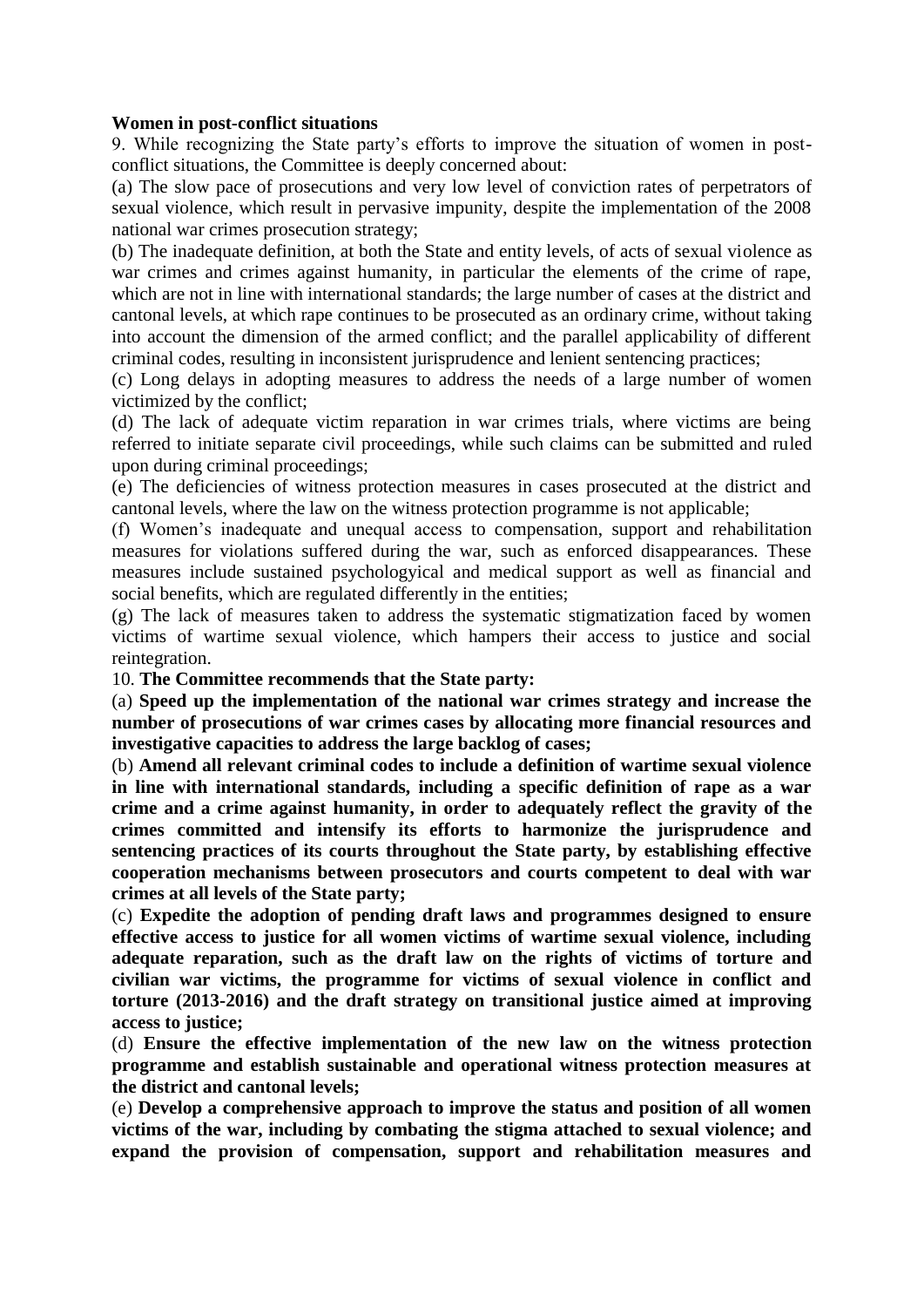#### **benefits, and ensure equal access to such services for all women victims, irrespective of their place of residence.**

#### **Constitutional and legislative framework**

13. While acknowledging the existing definitions in the gender equality law, the Committee is concerned that the Constitution does not at present include a comprehensive definition of discrimination against women, in line with article 1, or of the principle of equality between women and men, in line with article 2 of the Convention.

14. **In the light of the constitutional review process, the Committee recommends that the State party specifically incorporate into its new Constitution a definition of equality between women and men and a prohibition of direct and indirect discrimination against women in the public and private spheres, in accordance with articles 1 and 2 of the Convention.**

#### **Stereotypes**

19. The Committee reiterates its concern about the persistence of patriarchal attitudes and deep-rooted stereotypes regarding the roles and responsibilities of women and men in the family and in society at large (see CEDAW/C/BIH/CO/3, para. 23). It notes that such attitudes and stereotypes constitute a significant impediment to the implementation of the Convention, as they are root causes of:

(a) women's disadvantaged position in the State party in political and public life, especially in decision-making positions and elected offices, as well as in the labour market;

(b) the prevalence of violence against women in the State party; and

(c) gender segregation as reflected in women and girls' educational choices. In addition, the Committee regrets the serious delays in addressing the remaining gender stereotypes found in school textbooks and materials.

20. **The Committee urges the State party to:**

(a) **Remove, as a matter of priority, gender stereotypes from educational textbooks and teaching materials;**

(b) **Disseminate the principles of non-discrimination and gender equality throughout the educational system, both formal and informal, with a view to enhancing a positive and non-stereotypical portrayal of women, by incorporating human rights and gender equality into training and educational materials and by providing training on women's rights to teaching staff;**

(c) **Develop a comprehensive, wide-ranging strategy across all sectors, with proactive and sustained measures, targeted at women and men, girls and boys, to overcome patriarchal and gender-based stereotypical attitudes about the roles and responsibilities of women and men in the family and in society, in particular in areas where women are in the most disadvantaged position, such as public and political life and employment;**

(d) **Intensify its cooperation with civil society and women's organizations, political parties, education professionals, the private sector and the media, and disseminate information to the general public and to specific audiences, such as decision-makers, employers, youth and disadvantaged groups of women, on women's rights in the private and public spheres.**

#### **Violence against women**

21. While welcoming the State party's increased efforts to combat domestic violence, the Committee reiterates its serious concern about the high prevalence of domestic violence and the lack of monitoring and accountability mechanisms regarding the implementation of existing strategies, at both the State and entity levels; insufficient data collection to assess the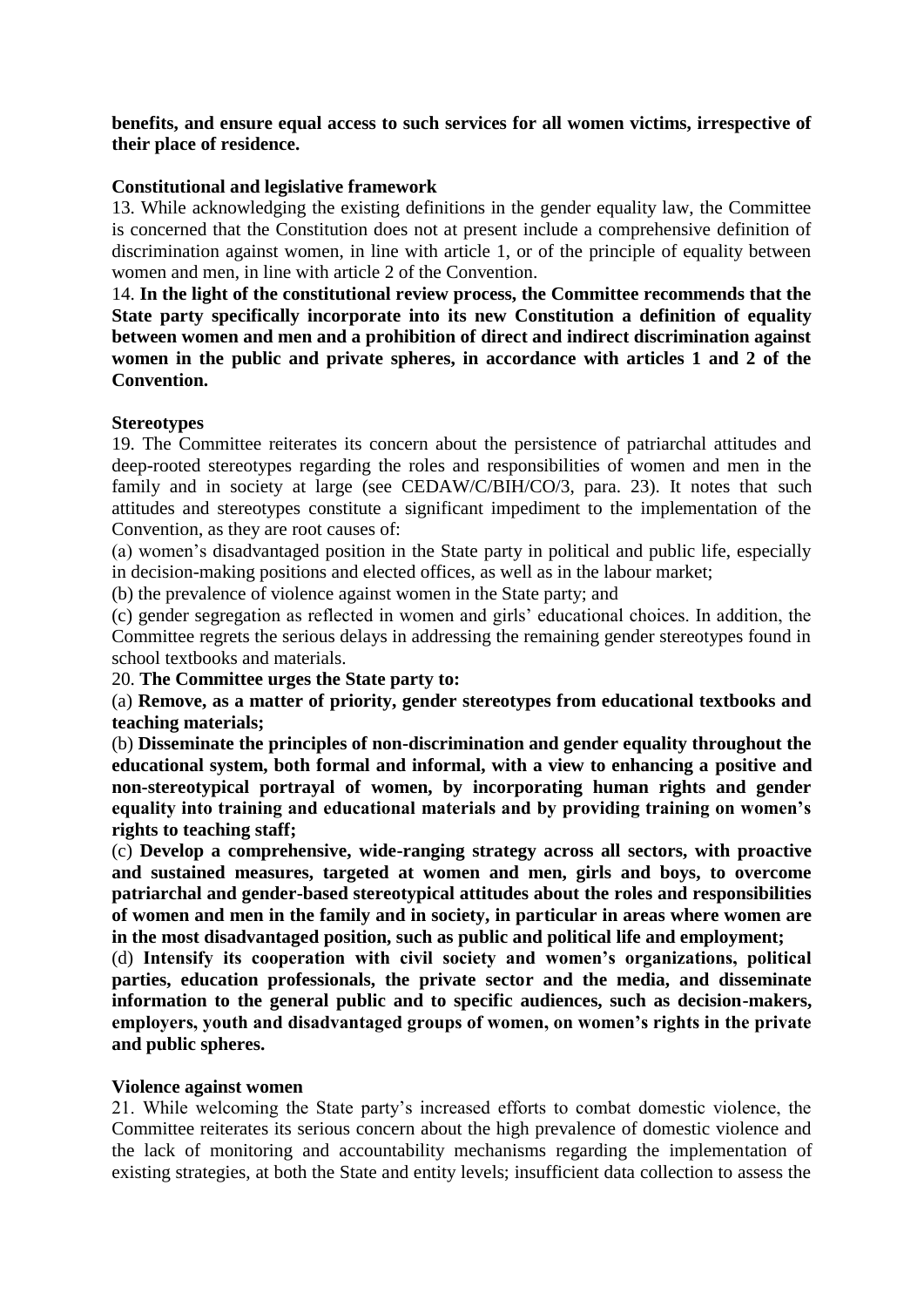phenomenon of domestic violence; and insufficient support services dependent on nongovernmental organizations and foreign funding. The Committee is also concerned about the inconsistent application of the laws regulating domestic violence by the courts of both entities, which undermines women's trust in the judicial system despite the comprehensive legislative framework in place; the underreporting of domestic violence; the limited number of protective measures issued; and the lenient sentencing policy, including a large percentage of suspended sentences. In addition, the Committee regrets the absence of information regarding Brčko District and the insufficient information on other forms of violence against women in the State party.

#### 22. **The Committee recommends that the State party:**

(a) **Establish effective institutional mechanisms to coordinate, monitor and assess the effectiveness of the impact of the strategies developed and measures taken with a view to ensuring the consistent application of the laws at all levels;**

(b) **Encourage women to report incidents of domestic violence by de-stigmatizing victims and raising awareness about the criminal nature of such acts, and intensify its efforts to ensure that all reported cases of domestic and sexual violence against women and girls are effectively investigated and that perpetrators are prosecuted and sentenced commensurate with the gravity of the crime;**

(c) **Collect statistical data on domestic violence, including femicide, disaggregated by sex, age and relationship between victim and perpetrator, and undertake research on the extent of all forms of violence against women and its root causes;**

(d) **Provide mandatory training for judges, lawyers and law enforcement officers on the uniform application of the existing legal framework, including on the definition of domestic violence and on gender stereotypes;**

(e) **Provide adequate assistance, protection and rehabilitation to women victims of all forms of violence, including by strengthening the capacity of existing shelters and by enhancing cooperation with and funding for non-governmental organizations providing shelter and rehabilitation to victims.** 

#### **Trafficking and exploitation of prostitution**

23. While noting the new legislative framework in place at the State level, the Committee remains concerned about the low number of prosecutions, undue delays in proceedings and the leniency of sentences, despite the growing trend of internal and international trafficking in the State party. It is particularly concerned that the Criminal Codes of the entities and of Brčko District have not been harmonized with the State Criminal Code and therefore do not allow adequate prosecutions at the entity and district levels with corresponding punishments and convictions of acts of trafficking, especially internal trafficking. Furthermore, while noting the adoption of regulations protecting victims and witnesses and the development of a new strategy for combating trafficking in human beings, the Committee is concerned about the lack of effective victim identification procedures, especially regarding women and girls from Roma communities and internally displaced women who are increasingly affected, and that most of the shelters providing adequate services to victims of trafficking, are operated by non-governmental organizations that rely on external funding.

24. **The Committee recommends that the State party:**

(a) **Amend the Criminal Codes of both entities and of Brčko District to harmonize them with the relevant provisions of the Criminal Code of Bosnia and Herzegovina in order to ensure that acts of trafficking are adequately prosecuted;**

(b) **Ensure the effective implementation of the new legislative framework and the timely prosecution and punishment of traffickers, as well as review its sentencing policy in trafficking cases;**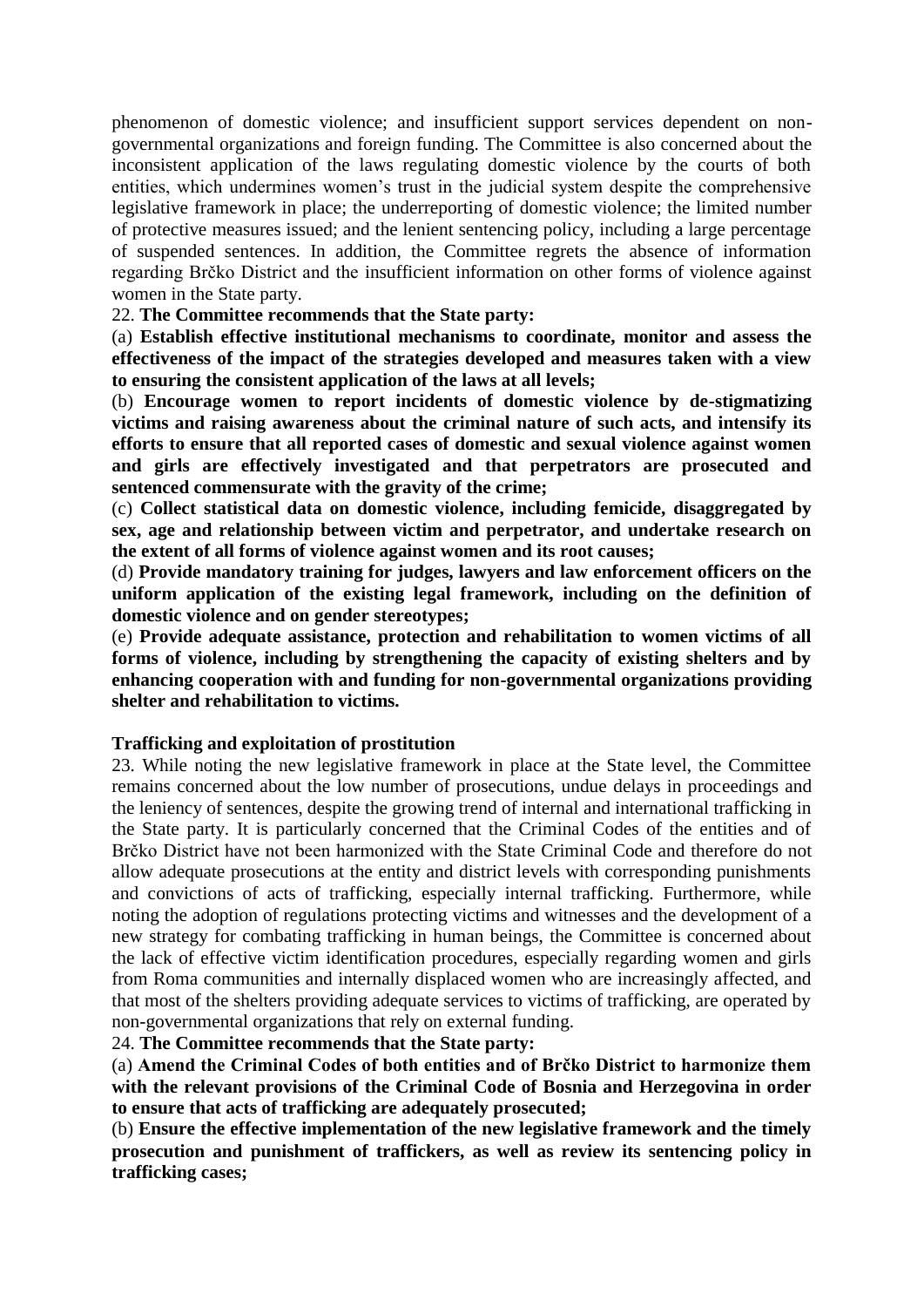(c) **Provide mandatory and gender-sensitive training for judges, prosecutors, police officers and other law enforcement officers on applicable legal provisions, including regulations on the protection of witnesses of trafficking;**

(d) **Strengthen mechanisms aimed at the early identification and referral of victims of trafficking, with a special focus on Roma and internally displaced women, as well as preventive measures such as raising awareness about the risks of trafficking for disadvantaged groups of women;**

(e) **Ensure adequate funding for anti-trafficking activities undertaken by nongovernmental organizations.**

25. The Committee expresses concern at the fact that the State party remains a country of origin, destination and transit for trafficking in human beings, in particular women and girls, for purposes of sexual exploitation. It is also concerned at the fact that prostitution that is punishable as an administrative offence, as well as at the absence of research and data on the prevalence of exploitation of prostitution in the State party and the lack of policies and programmes to address that phenomenon.

26. **The Committee calls upon the State party to:**

(a) **Amend its legislation to ensure that women victims of prostitution are no longer punished by a fine; ensure the investigation, prosecution and punishment of those who exploit prostitution; and take measures to discourage the demand for prostitution;**

(b) **Pursue a comprehensive approach to addressing the exploitation of prostitution, including by developing strategies to support and provide rehabilitation for women who wish to leave prostitution; and provide, in its next periodic report, comprehensive information and data on the prevalence of exploitation of prostitution.**

#### **Nationality**

29. The Committee is concerned about the lack of effective implementation of universal birth registration in the State party, in particular among Roma women and girls, which places them at risk of statelessness and hinders their access to basic services. It notes with concern that the lack of information, as well as the existence of administrative and financial obstacles, may prevent Roma women from registering births and obtaining birth certificates.

30. **The Committee calls upon the State party to:**

(a) **Ensure that all children born on the territory of the State party, in particular Roma children, are registered at birth, as a means of preventing statelessness and to ensure their access to education, social services, health care and citizenship; and develop measures to identify unregistered children and ensure that they are provided with personal documents;**

(b) **Strengthen its public awareness-raising campaigns to ensure that Roma women are aware of the importance of birth registration and of the procedural requirements to obtain certificates, and ensure their access to registration services and procedures.**

#### **Education**

31. While commending the State party for the high level of education of women and girls, the Committee remains concerned about the persistent segregation of fields of study at the postsecondary level, with women concentrated in traditionally female-dominated areas and underrepresented in technical/vocational education. The Committee is also concerned about the existing mono-ethnic school system, which discriminates against girls on the basis of their ethnicity and has a negative impact on their education opportunities. In addition, the Committee expresses concern about the low enrolment rates and high dropout rates of Roma girls at the primary school level.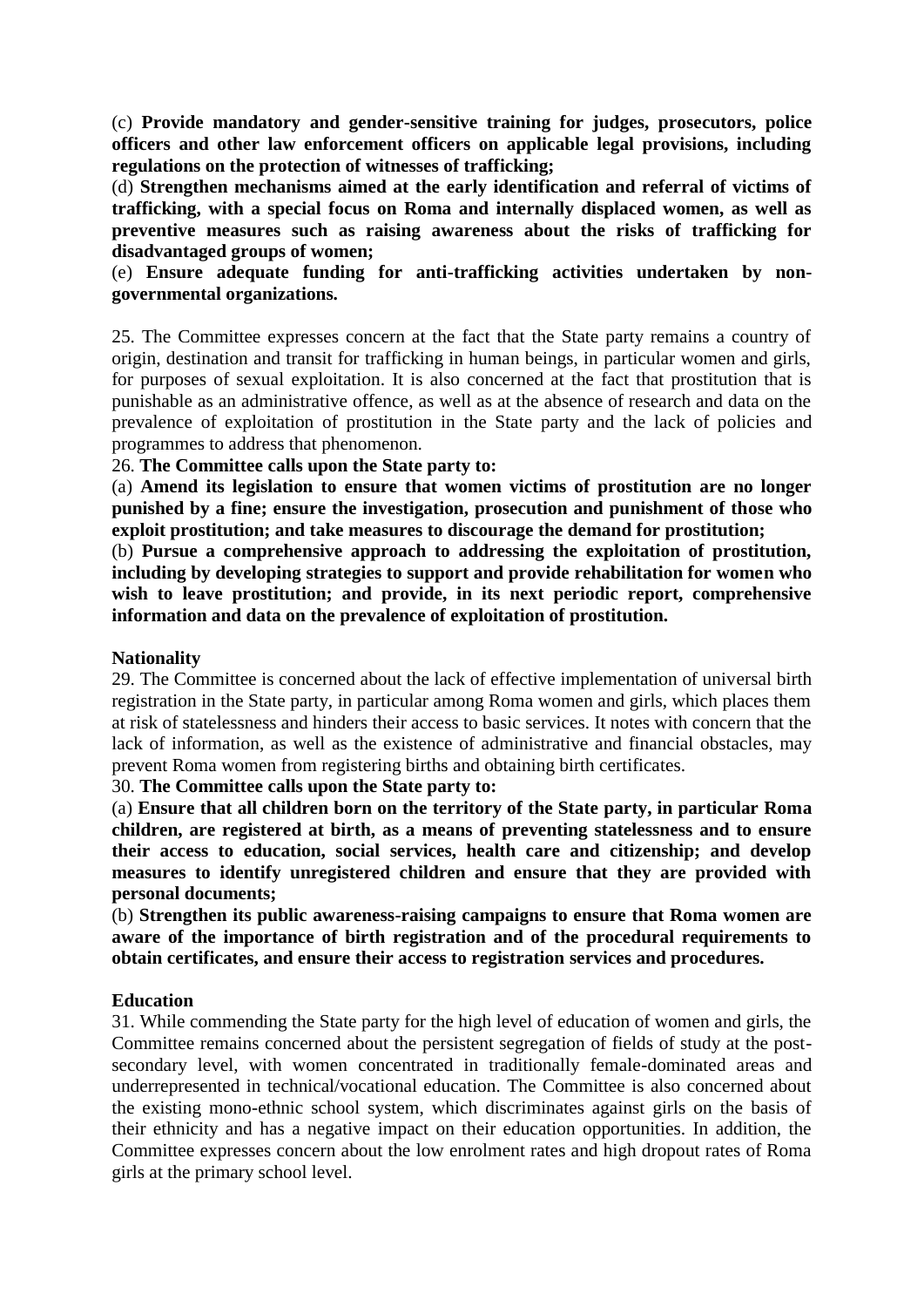32. **The Committee recommends that the State party:**

(a) **Further encourage young women to choose non-traditional fields of study and professions and implement programmes aimed at counselling boys and girls on educational choices;**

(b) **Implement the recommendations developed by the Federal Ministry of Education and Science, in collaboration with the education ministers of the Federation, with a view to eliminating the mono-ethnic school system;**

(c) **Promote access for Roma girls to education and their retention at all levels of education, by raising awareness of the importance of education as a human right and as the basis for the empowerment of women, and strengthen the implementation of reentry policies enabling Roma girls who have dropped out to return to school.**

#### **Employment**

33. The Committee notes that the State party has taken various measures to support the participation of women in the labour market, as part of the Bosnia and Herzegovina strategy for employment (2010-2014) and the entities' employment strategies; that the gender action plan of Bosnia and Herzegovina for the period 2013-2017 gives priority to women's economic participation by developing measures aimed at facilitating the reconciliation of private and professional life; and that a framework law was enacted in order to unify and harmonize the social sector in the State party, including through maternity protection. However, the Committee remains concerned about:

(a) The markedly low participation rate of women in the labour force, in spite of their high level of education, as reflected by the disproportionately high unemployment rate among women;

(b) The concentration of women in such sectors as health care, education and agriculture, in the informal sector and in the "grey economy", and the large number of women employed with temporary contracts; and the exclusion from the formal labour market of disadvantaged groups of women, such as internally displaced women, rural women and Roma women;

(c) The lack of an institutional framework to enforce the prohibition of gender-based discrimination and sexual harassment at work and the lack of measures to facilitate the reporting of such acts and to inform women of their rights;

(d) The lack of childcare facilities, which constitutes an obstacle to the full exercise of women's right to work;

(e) The 12 different existing regimes with different regulations on maternity protection depending on women's place of residence, which have a negative impact on their ability to participate in the labour force and reinforce the unequal division of family responsibilities between women and men.

34. **The Committee urges the State party to:**

(a) **Adopt temporary special measures in accordance with article 4, paragraph 1, of the Convention and with the Committee's general recommendation No. 25, aimed at achieving de facto equal opportunities for women and men in the labour market, including disadvantaged groups of women; and establish special training programmes and counselling for different groups of unemployed women, including by promoting women's entrepreneurship;**

(b) **Take effective measures to integrate disadvantaged groups of women and women working in the "grey economy" into the formal labour market;**

(c) **Closely monitor the working conditions of women in the informal sector and those employed with temporary contracts, by strengthening labour inspections; ensure their access to social services and social security; and consider ratifying International Labour**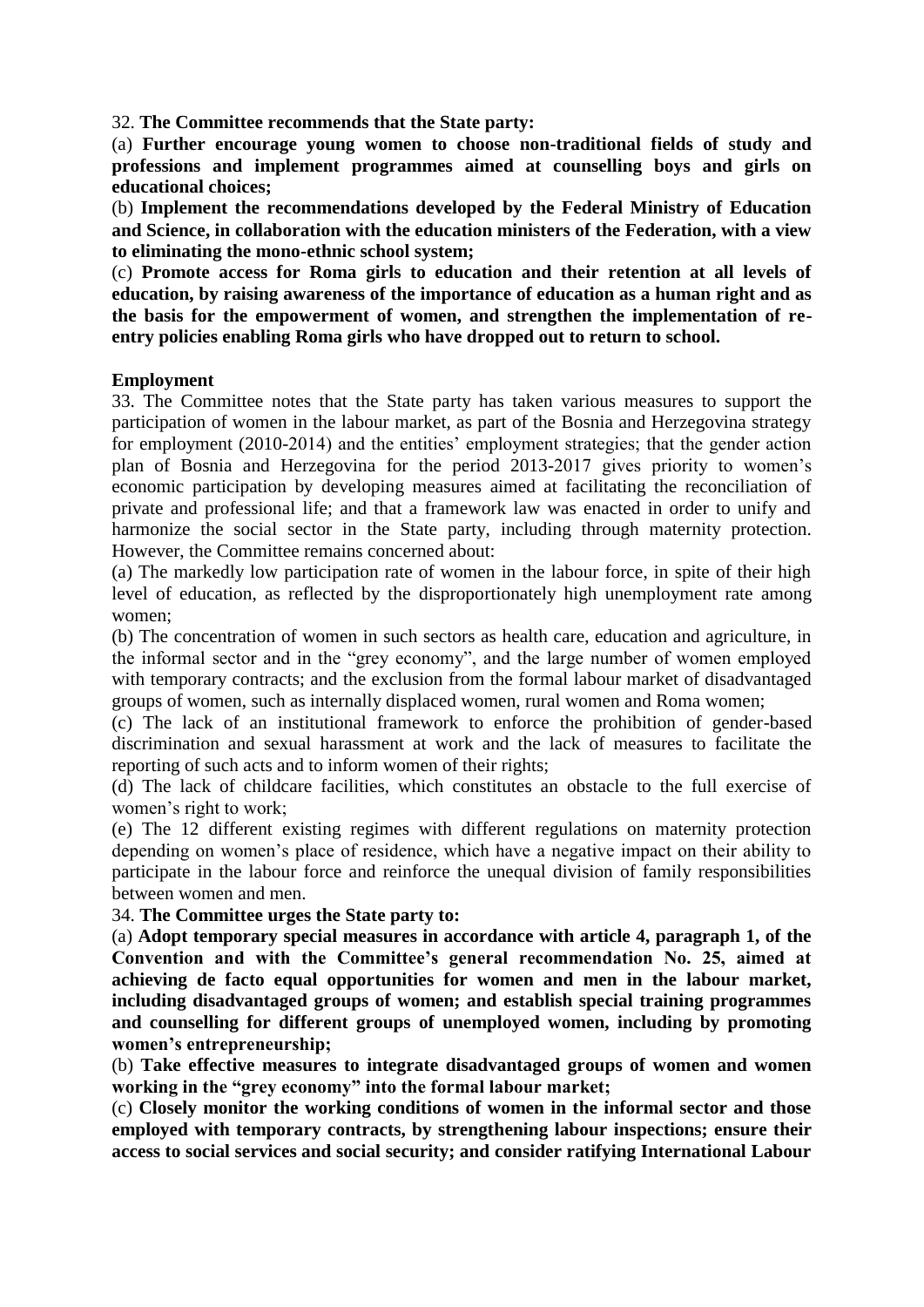**Organization Convention No. 189 (2011), concerning decent work for domestic workers;**

(d) **Adopt effective measures, including temporary special measures, to eliminate horizontal and vertical occupational segregation based on stereotypes related to gender;** (e) **Develop a confidential and safe system for filing complaints related to gender-based discrimination and sexual harassment in the workplace, and ensure that victims have effective access to such means of redress;**

(f) **Enhance the availability and affordability of childcare facilities to help women exercise their right to work, in order to increase women's access to the labour market;**

(g) **Ensure that the implementation of the framework law regulating the social sector results in the harmonization of pregnancy and maternity protection in the State party, in order to guarantee paid maternity leave for all women;**

(h) **Carry out awareness-raising and education initiatives for both women and men on the sharing of domestic and family responsibilities between women and men and provide incentives for active participation by men in such responsibilities, e.g., by introducing special non-transferable paternity leave.**

#### **Disadvantaged groups of women**

37. The Committee expresses concern about the situation of various disadvantaged groups of women, including Roma women, internally displaced women, many of whom continue to live in collective accommodation, so-called minority returnee women, rural women, older women and women with disabilities, who are more vulnerable to poverty and are at risk of intersectional forms of discrimination in terms of education, health care, employment and public and political participation. It regrets the insufficient information provided by the State party in this regard and the limited information provided on the use of temporary special measures.

38. **The Committee calls upon the State party to take effective measures to eliminate discrimination against Roma women, internally displaced women and minority returnee women, rural women, older women and women with disabilities, particularly in the areas of education, health and employment and in political and public life, by developing targeted strategies, including temporary special measures, to increase equality in those areas. The Committee also recommends that the State party increase its cooperation with civil society organizations in this regard and requests that it include detailed information, including disaggregated data and information, on the situation of disadvantaged groups of women in its next periodic report.**

#### **Marriage and family relations**

39. The Committee is concerned about the prevalence of the practice of early marriage within Roma communities and about the lack of sustained, systematic and concrete action taken by the State party to address this harmful practice, despite the legal prohibition of such acts.

40. **The Committee recommends that the State party develop comprehensive measures to combat the practice of early marriage and to raise awareness among Roma communities about the legal prohibition of child marriage, as well as its negative effects on girls' health and their completion of education, notably by establishing cooperation with community leaders.**

**Committee on the Rights of the Child**

 $CRC/C/BIH/CO/2-4$ , 61<sup>st</sup> Session 29 November 2012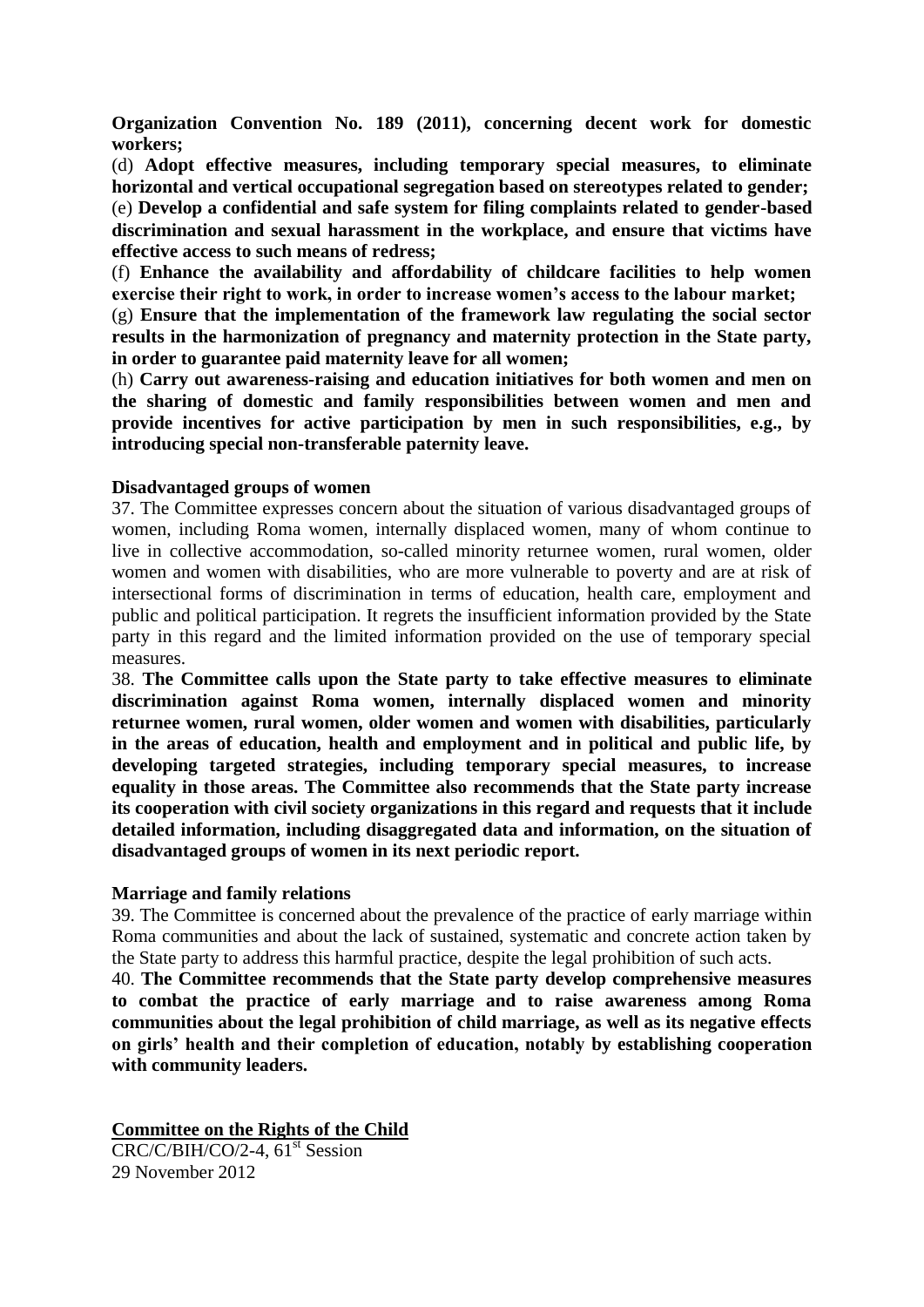#### **II. Follow-up measures undertaken and progress achieved by the State party**

4. The Committee welcomes the withdrawal of the State party's reservation to article 9 of the Convention. It also notes as positive the adoption of the following legislative measures: (a) The Law on Birth Registration in the Federation of Bosnia and Herzegovina, in July 2011; (d) Legislation on birth registration in the Republika Srpska, in October 2009;

5. The Committee also welcomes the accession to or ratification of:

(d) The Council of Europe Convention on Action against Trafficking in Human Beings, in January 2008;

6. The Committee also welcomes the adoption of the following institutional and policy measures:

(d) The National Action Plan to Combat Trafficking in Human Beings (2008–2012);

(f) The National Strategy to Combat Violence against Children (2011–2014);

(g) The Revised Action Plan on the Educational Needs of Roma of 2010.

#### **III. Main areas of concern and recommendations**

#### **Coordination**

13. The Committee notes that, while the State party's Ministry for Human Rights and Refugees is mandated to coordinate the implementation of the Convention, the responsibility for child rights in the State party is split among a very large number of entity-, district- and canton-level line ministries. The Committee is concerned at the absence of effective coordination for the consistent implementation of the Convention throughout the State party. The Committee also regrets that despite its previous recommendation to strengthen the State party's Council for Children (CRC/C/15/Add.260, para. 13), the mandate of the Council for Children was not renewed in 2007 due to a lack of agreement on the election procedures of the Council's members. The Committee is concerned that this constitutes a significant obstacle to the development, coordination and realization of coherent State policies for the implementation of the Convention.

14. **The Committee urges the State party to take the necessary measures:** 

**(a) To ensure respect for children's rights across the State party at all levels of government: national, entity, district and canton;** 

**(b) To reinforce the coordination role of the Ministry for Human Rights and Refugees by ensuring that the Ministry has sufficient authority and adequate human, technical and financial resources to effectively coordinate actions for children's rights across different sectors and from the national to the entity, district and canton levels;** 

**(c) To strengthen the role and leadership of the Ministry for Human Rights and Refugees in advocacy for child rights, policy formulation, monitoring of implementation of programmes and mobilization of resources for children;** 

**(d) To consider reinstating the Council for Children to assist in the above;** 

**(e) To rationalize the work of the various child rights bodies and provide them with the necessary human and financial resources to carry out their role with efficiency.**

#### **Non-discrimination**

29. The Committee welcomes the adoption of the Law on Prohibition of Discrimination, in July 2009, and the Revised Action Plan on the Educational Needs of Roma, in July of 2010. However, the Committee notes with concern that racial discrimination remains serious and widespread in the State party. It is particularly concerned that: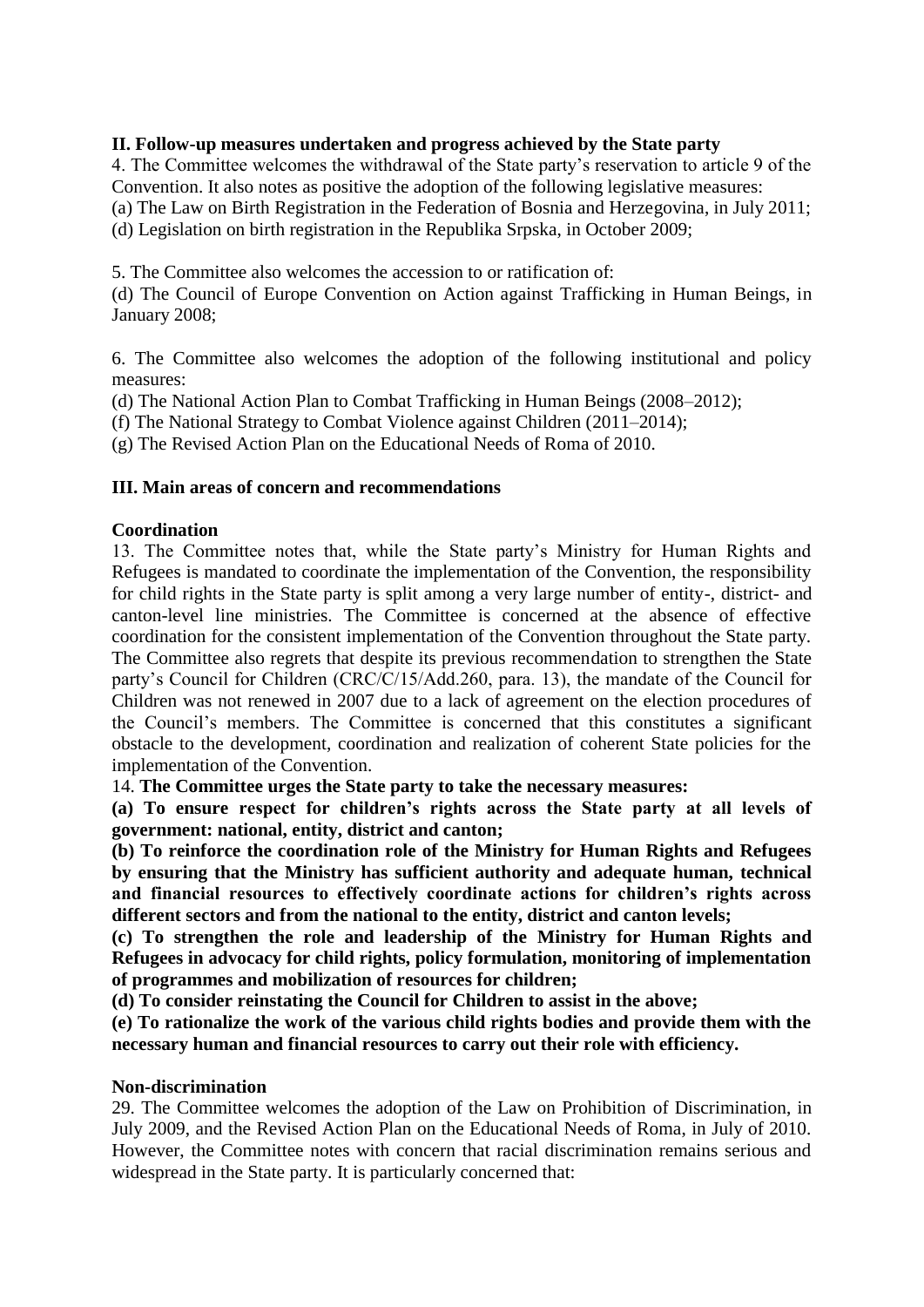(a) The harmonization of the State party's legislation with the anti-discrimination law is inadequate, resulting in its limited practical implementation, as reflected by the few complaints of discrimination registered and the low level of public awareness on the legal remedies available in cases of discrimination;

(b) Discrimination in the context of education continues to be prevalent, including with regard to the continued "two-schools-under-one-roof" and mono-ethnic schools policy in the State party, where classes are separated on the basis of ethnicity, resulting in children attending only schools for their ethnic group;

(c) The State party's Action Plan on the Educational Needs of Roma and Members of Other National Minorities was not effectively implemented as a consequence of budget allocation limitations and inadequate clarity regarding the division of responsibilities among stakeholders; and that Roma children continue to be frequently subjected to widespread and grave discrimination resulting in, inter alia, serious violations of their rights to education and health care;

(d) The State party has failed to respond to the previous recommendations (CRC/C/15/Add.260, paras. 26 and 27) of the Committee on introducing a code of conduct regarding discrimination to prohibit stereotyped and stigmatizing portrayals of minority and/or ethnic groups in the media and to take measures to follow up on the Declaration and Program of Action adopted at the World Conference against Racism, Racial Discrimination, Xenophobia and Related Intolerance.

30. **In accordance with article 2 of the Convention, the Committee urges the State party: (a) To take further legislative measures to systematically harmonize its legislation with the requirements of its 2009 anti-discrimination law, and raise public awareness on the legal remedies available in cases of discrimination, including by making available information on how to make complaints to the State party's Institution of the Human Rights Ombudsman in Bosnia and Herzegovina, especially in education and health-care institutions, where children frequently encounter discrimination;** 

**(b) To immediately end the segregation of children in schools on the basis of ethnicity by discontinuing the policy of "two schools under one roof" and mono-ethnic schools, and in doing so ensure adequate support measures and properly trained education personnel to facilitate ethnic diversity and integration in schools;** 

**(c) To take active measures to ensure the implementation of its Revised Action Plan on the Educational Needs of Roma, including by allocating adequate human, technical and financial resources and establishing clear responsibility among relevant State entities and/or stakeholders;** 

**(d) To, in line with the Committee's previous recommendation (CRC/C/15/Add.260, para. 26), develop, in consultation with the media, a code of conduct with a view to eliminating the stereotyping and stigmatization of minority and/or ethnic groups in the media;** 

**(e) To provide specific information in its next periodic report on the measures and programmes relevant to the Convention on the Rights of the Child implemented by the State party to follow up on the Declaration and Programme of Action adopted at the World Conference against Racism, Racial Discrimination, Xenophobia and Related Intolerance, taking into account general comment No. 1 (CRC/GC/2001/1, 2001).**

#### **Best interests of the child**

31. While noting that the principle of the best interests of the child is taken into account in most of the State party's legislation, the Committee is concerned that the principle is not adequately applied in situations concerning children deprived of a family environment. In particular, the Committee is concerned that the best interests of the child are not the primary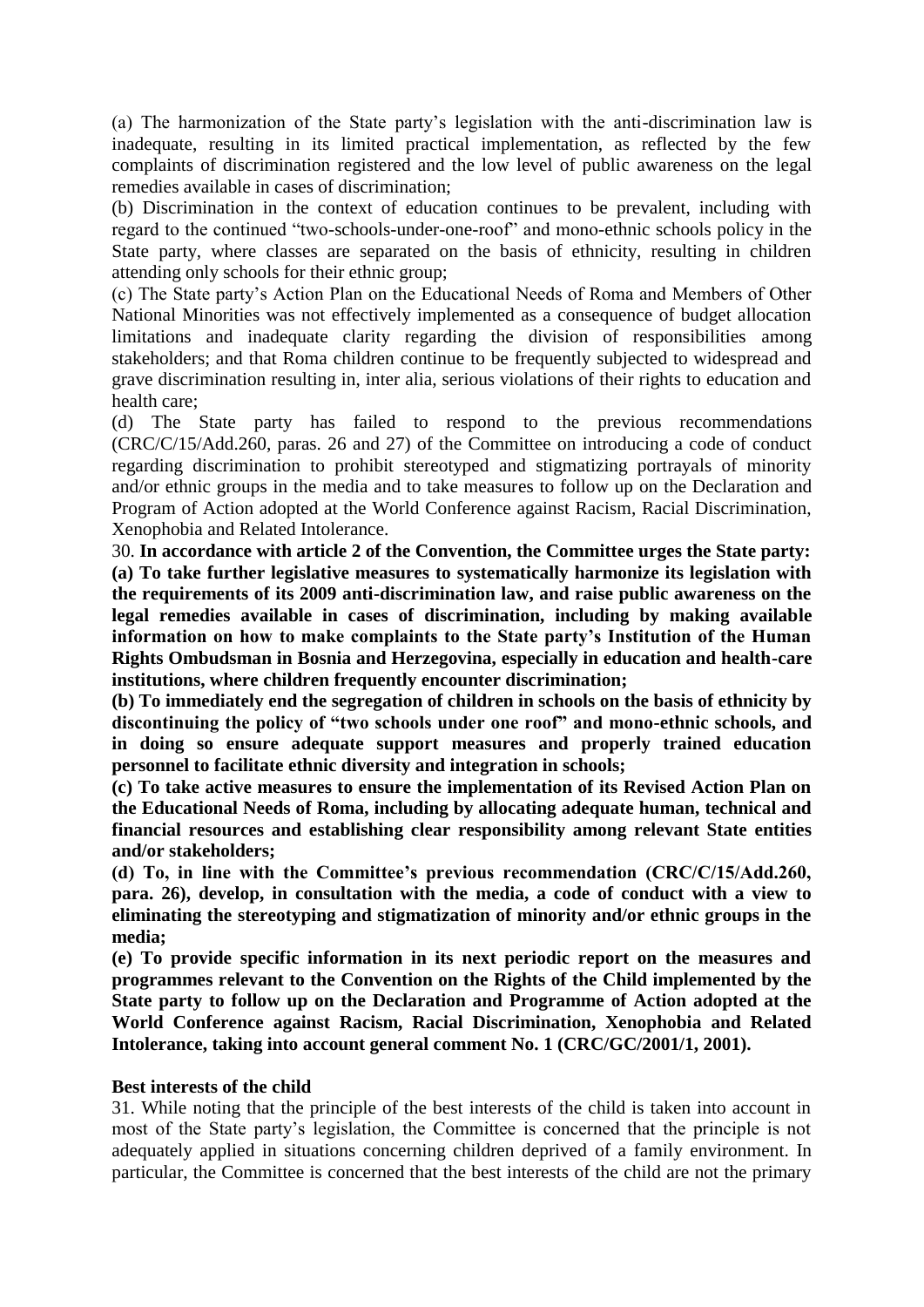consideration when regulating and implementing the placement of children deprived of a family environment into different forms of alternative care, including institutions.

32. **The Committee urges the State party to strengthen its efforts to ensure that the principle of the best interests of the child is widely known and appropriately integrated and consistently applied in all legislative, administrative and judicial proceedings and all policies, programmes and projects relevant to and with an impact on children, particularly those deprived of a family environment. In this regard, the State party is encouraged to develop procedures and criteria to provide guidance for determining the best interests of the child in every area, and to disseminate them to public and private social welfare institutions, courts of law, administrative authorities and legislative bodies. The legal reasoning of all judicial and administrative judgments and decisions should also be based on this principle. The Committee stresses the need for the State party, in doing so, to pay particular attention to ensuring primacy of the principle of the best interests of the child, particularly with respect to ensuring full regard for the principle when regulating and implementing the placement into different forms of alternative care, including institutions.**

#### **Birth registration**

35. The Committee welcomes the State party's endorsement of the Zagreb Declaration, which is aimed at addressing civil documentation and registration gaps in South-Eastern Europe, in October 2011. The Committee also notes as positive the adoption of legislation on birth registration in Republika Srpska in October 2009 and in the Federation of Bosnia and Herzegovina in July 2011. However, the Committee remains concerned that the State party has not yet established a free and universal birth registration system, which results in difficulties in birth registration for children born outside of hospitals, children living in remote areas, refugees and children belonging to minority groups. The Committee is particularly concerned about:

(a) Inadequate accessibility of registration offices in rural and outlying areas;

(b) Birth registration not being free of charge for births occurring outside hospitals;

(c) Difficulties encountered by families belonging to ethnic minorities, particularly those of Roma ethnicity, due to the lack of translation and interpretation services;

(d) Birth registration being subject to the immigration status of the child's parents, resulting in particular disadvantage to the Roma community, which has markedly lower rates of parents possessing the necessary documentation;

(e) The lack of public awareness of the importance of birth registration, particularly among the Roma population.

36. **The Committee urges the State party to take immediate and concrete steps to implement the Zagreb Declaration, including by reviewing its birth registration process in detail to ensure that all children born in its territory are registered at birth, and that no child is disadvantaged due to procedural barriers to registration. In this context, the Committee recommends that the State party:** 

**(a) Consider increasing the number of birth registration offices in rural and outlying areas;** 

**(b) Issue birth certificates free of charge;** 

**(c) Provide special support to facilitate birth registration for illiterate persons or persons without documentation;** 

**(d) Issue birth certificates for all children born in its territory, regardless of the immigration status of the child or his/her parents;**

**(e) Raise awareness, especially among the Roma population, of the importance of birth registration**.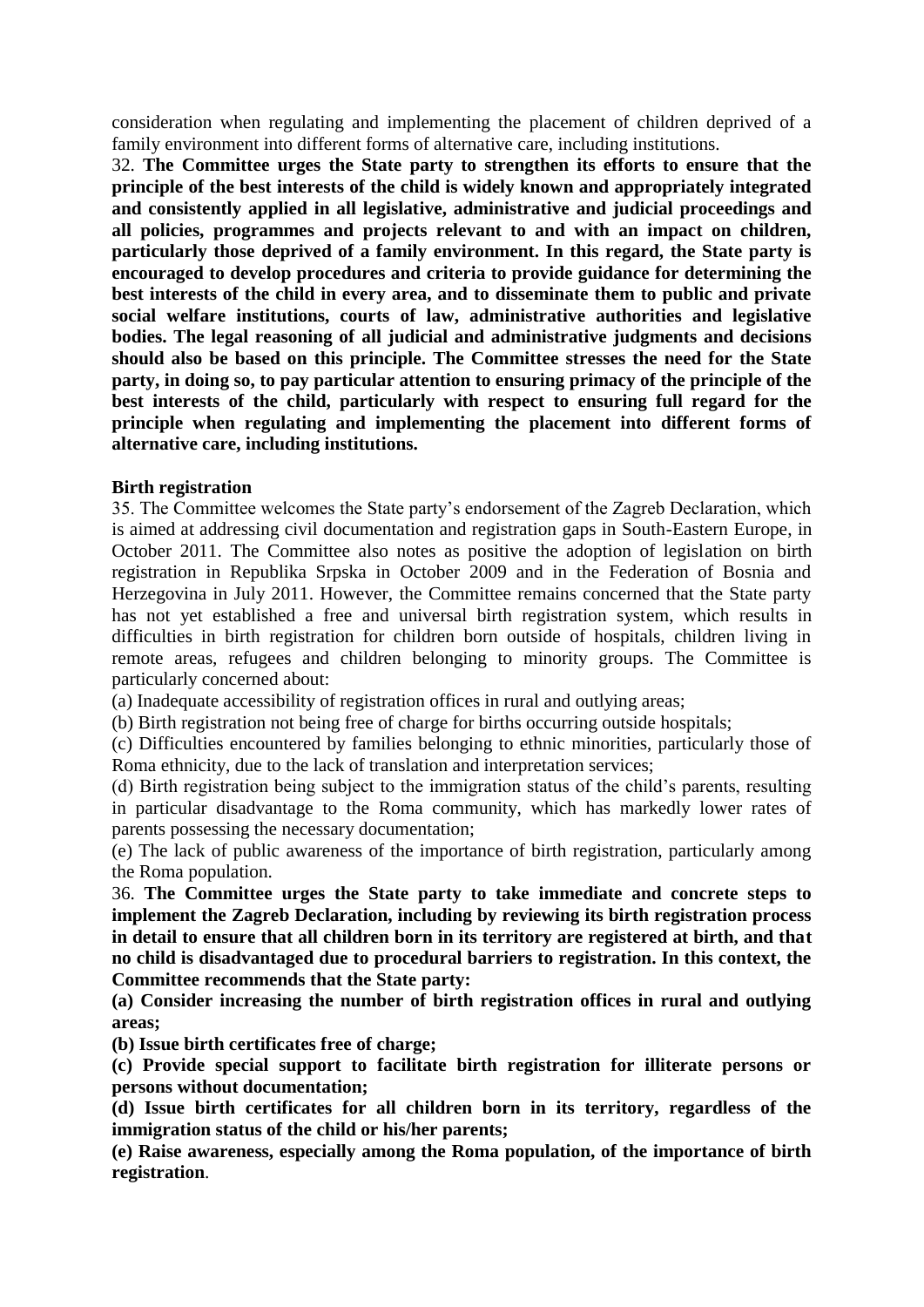#### **Sexual exploitation and abuse**

43. The Committee welcomes the State party's adoption of the Action Plan for improving the system of protection against child pornography and other forms of sexual exploitation and sexual abuse of children through information and communication technologies in Bosnia and Herzegovina (2010–2012). However, the Committee is concerned about:

(a) The lack of a framework for cross-border cooperation for the prosecution of perpetrators, as well as assistance for and protection of victims and witnesses;

(b) The type and length of sentences for sexual exploitation and sexual abuse in the Criminal Codes at both the State and entity levels frequently not being commensurate;

(c) Inadequate financial resources for implementing the Action Plan.

44. **The Committee recommends that the State party:** 

**(a) Develop appropriate legislation and legal frameworks to ensure the effective pursuit of perpetrators as well as assistance for and protection of victims and witnesses;** 

**(b) Ensure commensurate sanctions for perpetrators of child sexual exploitation and abuse offences within its jurisdiction and throughout its territory;** 

**(c) Ensure the provision of adequate human, technical and financial resources for the implementation of the Action Plan for improving the system of protection against child pornography and other forms of sexual exploitation and sexual abuse of children through information and communication technologies in Bosnia and Herzegovina (2010-2012).**

**Freedom of the child from all forms of violence** 

45. **Recalling the recommendations of the United Nations study on violence against children (A/61/299), the Committee recommends that the State party prioritize the elimination of all forms of violence against children. The Committee further recommends that the State party take into account general comment No. 13 (CRC/C/GC/13, 2011), and in particular:** 

**(a) Develop a comprehensive national strategy to prevent and address all forms of violence against children;** 

**(b) Adopt a national coordinating framework to address all forms of violence against children;**

**(c) Pay particular attention to the gender dimension of violence;** 

**(d) Cooperate with the Special Representative of the Secretary-General on violence against children and other relevant United Nations institutions.**

# **Education, including vocational training and guidance**

62. The Committee welcomes the State party's adoption of the Framework Law on Preschool Education. It also notes as positive the State party's adoption of a strategy for developing preschool education (2007–2013) in 2007, and the primary school enrolment of 98 per cent, with a nine-year curriculum for basic education being widely implemented. However, the Committee remains concerned at:

(a) Recent education reforms reducing expenditures and closing satellite schools in remote areas, impeding children's access to education in remote areas;

(b) The lack of free textbooks and free transportation to and from school in the majority of primary and secondary schools, exacerbating the difficulties in access to education for children from low-income families and contributing to the low rate (31 per cent) of secondary education completion;

(c) Conditions in primary schools frequently failing to meet adequate hygiene, equipment and didactic standards;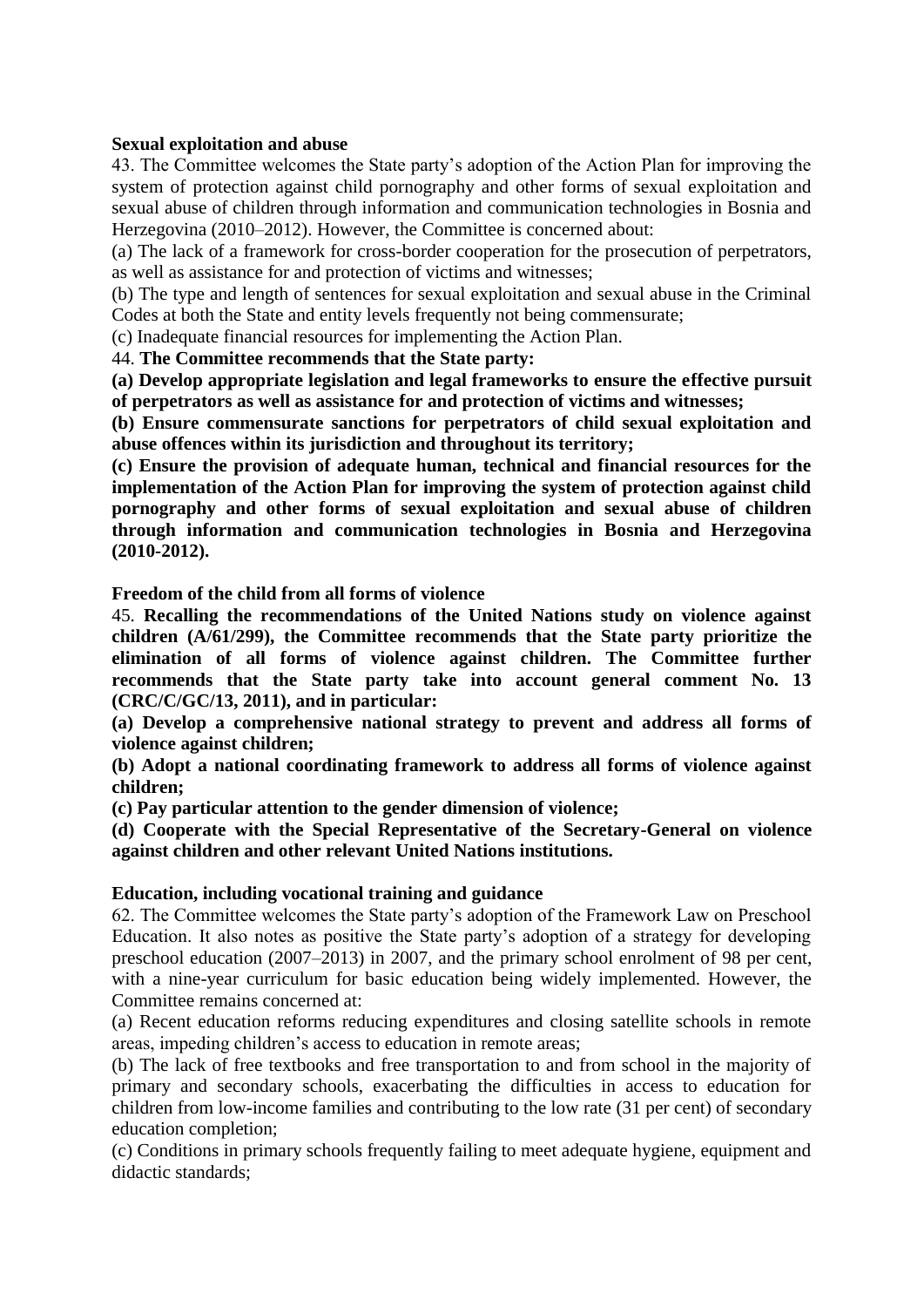(d) Inadequate language lessons and support, school readiness programmes and support programmes addressing the educational needs of Roma children and other children of ethnic minorities;

(e) The rate of children attending preschool education remaining at a low of 9 per cent;

(f) The large differences in the quality of education between urban and rural areas and the inadequacy of teacher training and the resulting limited quality of the education in the State party's schools.

63. **The Committee recommends that the State party:** 

**(a) Take into full account article 28, paragraph 1 (e), of the Convention in its ongoing education reforms involving the closing of satellite schools in rural areas and its implication for child access to education in these areas;** 

**(b) In accordance with article 28, paragraph 1 (b), of the Convention, take measures to make secondary education available and accessible to every child, such as the introduction of free education and the provision of financial assistance in case of need;** 

**(c) Ensure the allocation of adequate resources to guarantee that its schools have adequate standards of hygiene, equipment and didactic material;** 

**(d) Adopt specific measures to combat discrimination against Roma children in access to education, including through the provision of additional language lessons and support, school readiness programmes and support programmes to address the educational needs of Roma children and other children in a minority situation, and in doing so ensure that such additional measures are not provided in a manner that exacerbates stigmatization or segregation;** 

**(e) Further improve the quality and coverage of its early childhood care and education, including by prioritizing the provision of such care to all children between the age of 0 and 3 years and with a view to ensuring that such care is provided in a holistic manner that includes overall child development and the strengthening of parental capacity;** 

**(f) Specifically allocate human, technical and financial resources for improving the quality of education in rural areas, and revise and strengthen its national teacher training and qualification process with a view to improving the overall quality of education.**

# **Migrant, asylum-seeking and refugee children**

66. The Committee notes as positive the adoption of the 2010 Revised Strategy for the Implementation of Annex VII of the Dayton Peace Agreement, which sets out measures for strengthening access to rights for internally displaced persons (IDPs) and returnee children. However, the Committee remains concerned that:

(a) Inadequacies in living conditions persist for Roma and minority returnee children, and that there are internally displaced children living in collective centres that continue to exist even though the conflict ended 16 years ago;

(b) Asylum-seeking, internally displaced and returnee children are not guaranteed access to adequate health care, with entitlements only to "basic" health care, which is not defined by law and frequently insufficient; and that many rural health-care facilities have been destroyed or are unequipped, resulting in rural returnees having no access to health care locally;

(c) Minority returnees, including those of Roma ethnicity, and IDPs frequently experience difficulties in covering the costs relating to education, such as school supplies and travel costs;

(d) The State party does not provide legal aid for IDPs, minority returnees, refugees, asylum seekers and people at risk of statelessness.

67. **The Committee recommends that the State party:**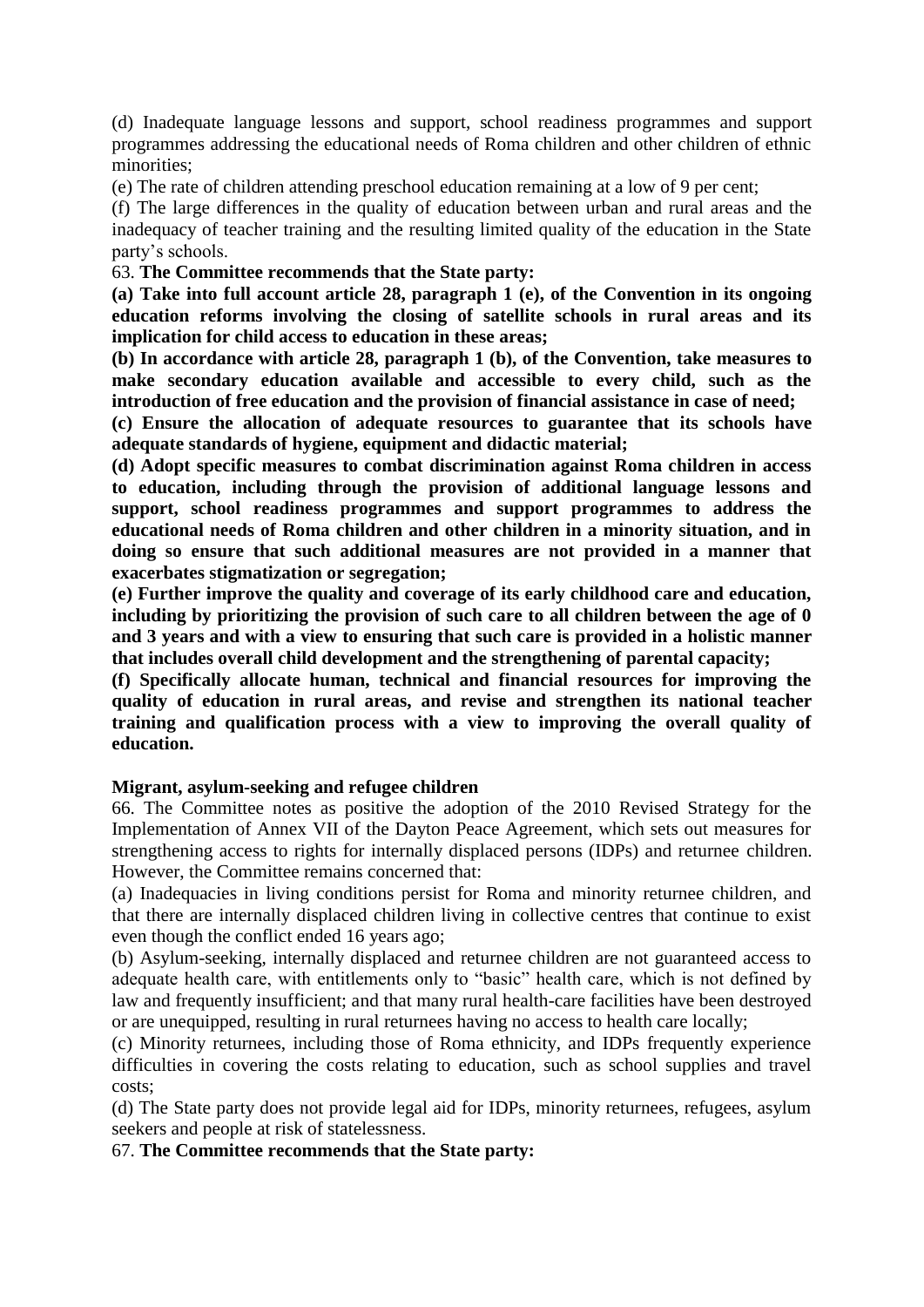**(a) Fully implement the measures set out in the Revised Strategy for the Implementation of Annex VII of the Dayton Peace Agreement and the Action Plan on Roma Housing so that internally displaced, returnee and Roma children can enjoy an adequate standard of living;** 

**(b) Develop and implement a coordinated plan of action, drawing upon all available resources, both national and international, to fully implement the health-care measures set out in the Revised Strategy for the Implementation of Annex VII of the Dayton Peace Agreement, to ensure that internally displaced and returnee children can enjoy the highest attainable standard of health care;** 

**(c) Provide financial support to facilitate access to education for minority returnee, internally displaced and Roma children, including taking measures to ensure that all children have unimpeded access to education without fear of discrimination;** 

**(d) Consider the expeditious adoption of its pending law on the right to legal aid free of charge, aimed at providing free legal aid for those unable to afford it, including persons in need of international protection, stateless persons, victims of trafficking and unaccompanied minors.**

#### **Sale, trafficking and abduction**

72. The Committee welcomes the adoption by the State party of the National Action to Combat Trafficking in Human Beings (2008-2012). However, it remains concerned that:

(a) There are significant discrepancies between the number of trafficking-related incidents reported by the police and the number of investigations ordered by the prosecutors as a result thereof;

(b) Courts at all levels have not issued commensurate sanctions for trafficking-related cases, including in those involving child victims;

(c) There have been cases where the testimony of a child victim was deemed inadequate in the establishment of the guilt of the perpetrator;

(d) There have been reports of girls, particularly those of Roma ethnicity, being trafficked for forced marriage and/or involuntary domestic servitude.

73. **The Committee recommends that the State party:** 

**(a) Take measures, including by considering the establishment of an independent third party monitor, to ensure that all cases of trafficking are subject to due and proper investigations;** 

**(b) Ensure commensurate sanctions for perpetrators of trafficking-related cases, particularly those involving child victims;** 

**(c) Ensure that the age of a victim never constitutes the sole grounds for invalidating his/her testimony;** 

**(d) Allocate specific human, technical and financial resources for investigating trafficking for forced marriage and/or involuntary servitude.**

# **Human Rights Committee**

 $\overline{\text{CCPR/C/BIH/CO}/2}$ , 106<sup>th</sup> Session 13 November 2012

#### **B. Positive aspects**

3. The Committee welcomes the following legislative and other steps taken by the State party:

(d) The adoption of a revised strategy for the implementation of annex 7 (the Framework Programme for the Return of Refugees and Internally Displaced Persons) in 2010.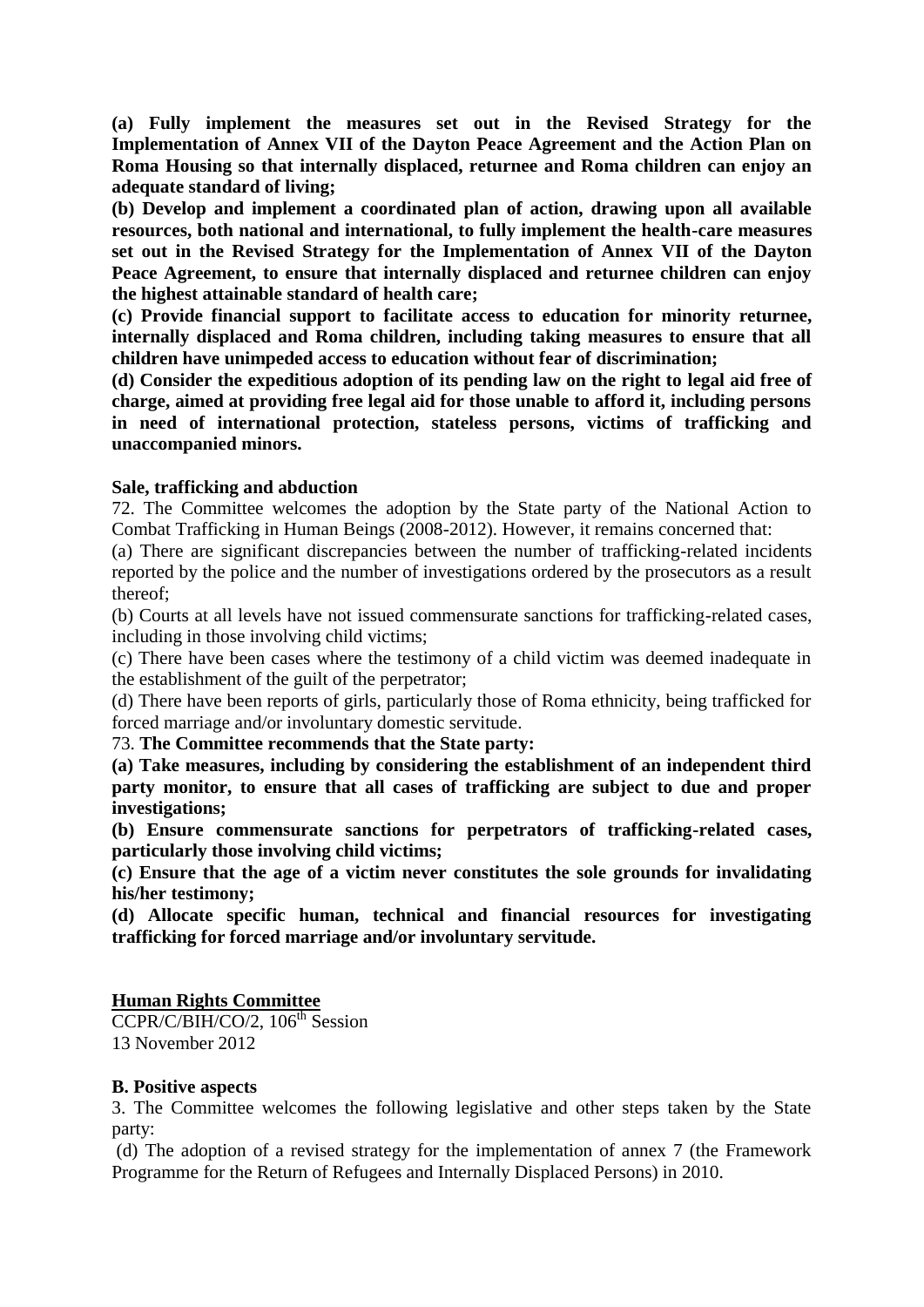#### **C. Principal matters of concern and recommendations**

14. While appreciating the efforts made by the State party to protect the right of persons against refoulement, the Committee is concerned that persons subject to removal on national security grounds are subjected to indefinite detention based solely on the discretionary decisions by the security organs of the State. The Committee is also concerned that the appeals submitted to courts by asylum seekers that are ordered by administrative authorities have no suspensive effect and that information on countries of origin provided by relevant international organizations and agencies is not always sufficiently taken into account (arts. 7, 9 and 10).

**The State party should revise the law that provides for the detention of persons who are subject to removal from the State party on grounds of national security to ensure that full legal security is guaranteed and that such persons are not held indefinitely. In this regard, the State party should also consider introducing other methods of surveillance in place of indefinite detention. The State party should also ensure that, in all cases involving refoulement, all appeals to courts have suspensive effect and all relevant information on the situation in the country of origin is duly taken into account by competent administrative and judicial organs.**

16. The Committee recalls its previous observations (CCPR/C/BIH/CO/1, paras. 20 and 21) and remains concerned that a considerable number of refugees, returnees and internally displaced persons have still not been resettled and continue to reside in collective centres (art. 12)

**The Committee reiterates its previous recommendations (CCPR/C/BIH/CO/1, paras. 20 and 21) and recommends that the State party should expedite efforts for the resettlement and return of refugees, returnees and internally displaced persons in order to complete the phasing-out of collective centres. In this regard, the State party should continue to take practical measures aimed at providing adequate alternative housing to the residents of collective centres and the creation of the necessary conditions for sustainable returns and resettlement.**

17. The Committee recalls its previous observations (CCPR/C/BIH/CO/1, para. 22) and notes with concern the challenges in the registration of births and the provision of birth certificates, particularly for the Roma, which affect their access to health insurance, social security, education and other basic rights (arts. 16 and 24).

**The Committee reiterates its previous concluding observations (CCPR/C/BIH/CO/1, para. 22) and recommends that the State party should increase its efforts to improve birth registration and the provision of birth certificates, particularly among the Roma, through appropriate interventions such as awareness-raising programmes aimed at changing mindsets regarding the need to register births or obtain birth certificates.**

20. While welcoming the State party's efforts to prosecute acts of hate speech and the perpetration of racist attacks, particularly against the Roma, the Committee is concerned at continued reports of racist attacks. The Committee is also concerned at the lack of a specific law that prohibits the establishment of associations that instigate hatred and racist propaganda (arts. 2, 19, 20, 22 and 27).

**The State party should strengthen its efforts to combat hate speech and racist attacks, particularly against the Roma, by, inter alia, instituting awareness-raising campaigns aimed at promoting respect for human rights and tolerance for diversity. The State**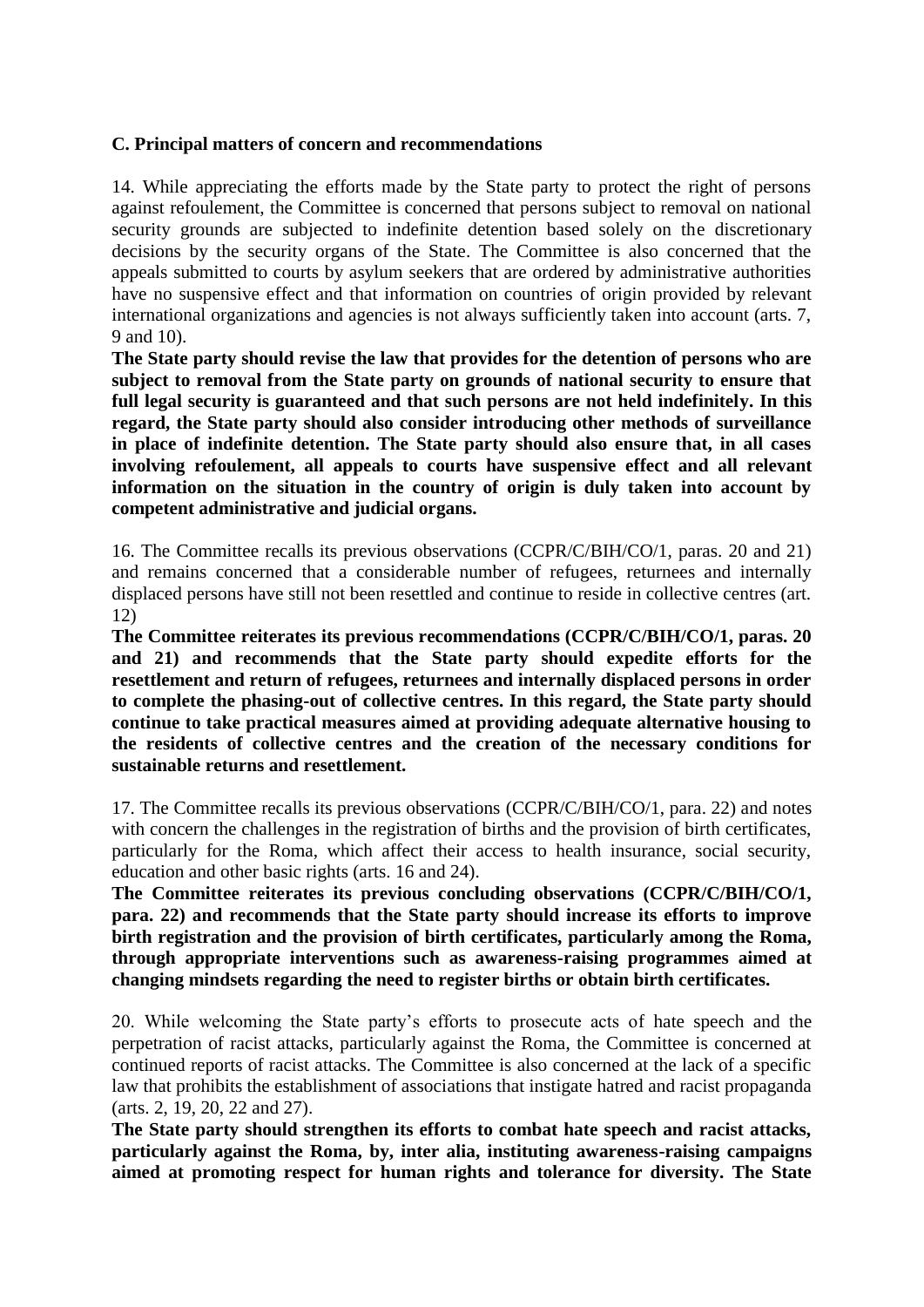**party should also strengthen its efforts to ensure that alleged perpetrators of racist attacks are thoroughly investigated and prosecuted and, if convicted, punished with appropriate sanctions, and that the victims are adequately compensated. Furthermore, the State party should enact a law that prohibits the formation of associations that are founded on the promotion and dissemination of, inter alia, hate speech and racist propaganda**

21. The Committee recalls its previous recommendations (CCPR/C/BIH/CO/1, para. 24) and reiterates its concern regarding the de facto discrimination of the Roma. The Committee is particularly concerned that Roma children continue to be subjected to the segregated system of mono-ethnic schools, and that they lack opportunities to receive instruction in their languages. The Committee is also concerned at the poor indicators of the Roma in areas of, inter alia, access to housing, health care, employment and participation in the conduct of public affairs (arts. 26 and 27).

**The Committee reiterates its previous concluding observations (CCPR/C/BIH/CO/1, para. 24) that the State party should take necessary measures to give effect to the linguistic and education rights of the Roma as protected under the Law on the Protection of Rights of Persons Belonging to National Minorities. The State party should strengthen efforts to ensure that Roma children can receive education instruction in their mother tongue. The State party should also take practical measures to improve the rights of the Roma with regard to access to housing, health care, employment and their participation in the conduct of public affairs.**

**Committee on Migrant Workers** 

 $CMW/C/BIH/CO/2$ , 17<sup>th</sup> Session 26 September 2012

#### **B. Positive aspects**

4. The Committee notes with appreciation the adoption of the following legislative measures: (a) The amendments of Articles 186 and 189 of the Criminal Code on the definition of human trafficking and smuggling of migrants, in 2010; and

5. The Committee welcomes the adoption of the new Strategy on Migration and Asylum and the related Action Plan for the period 2012-2015, in June 2012.

#### **C. Principal subjects of concern, suggestions and recommendations**

13. The Committee notes that, in April 2012, a new draft law amending the Law on Movement and Stay of Aliens and Asylum was submitted by the Council of Ministers to Parliament for adoption.

14. **The Committee urges the State party to ensure that the new draft law amending the Law on Movement and Stay of Aliens and Asylum fully complies with the provisions of the Convention and to adopt it without delay.**

#### **Non-discrimination**

19. The Committee notes with concern that the Law on Prohibition of Discrimination adopted in 2009 has not been fully harmonized with the relevant laws and provisions at entity, district and municipal levels, as required by article 24 of the Law, which may adversely affect the equal enjoyment by migrant workers and members of their families of their rights under the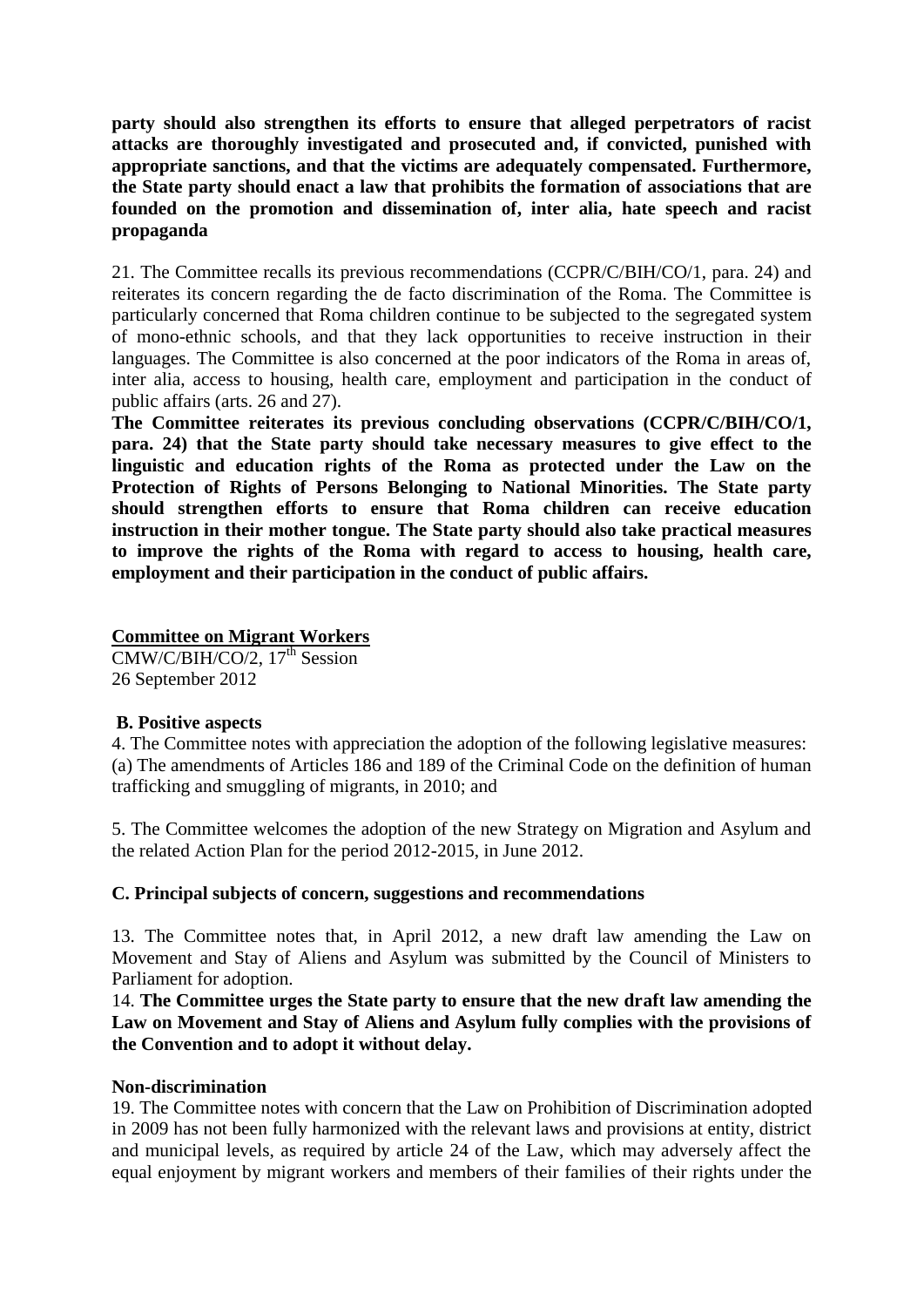Convention. The Committee also reiterates its concern about the insufficient information on the implementation of the principle of non-discrimination, as enshrined in the existing legal framework (CMW/C/BIH/CO/1, para. 19).

20. **The Committee recommends that the State party accomplish the harmonization of its anti-discrimination legal framework within a clearly defined time frame, and to include in its next periodic report detailed information on the application of the Law on Prohibition of Discrimination in relation to migrant workers.**

25. The Committee is concerned about the lack of procedural safeguards concerning decisions on detention ("placement under supervision") under the Law on Movement and Stay of Aliens and Asylum, in particular:

(a) The fact that the Law on Movement and Stay of Aliens and Asylum provides for an extension of the length of detention beyond 180 days in exceptional cases, and the absence of a time limit in the Law for administrative detention of migrant workers;

(b) The possibility of issuing detention orders placing migrant workers under supervision during appellate proceedings against decisions rejecting an application for a residence permit; (c) The fact that residence permits are not extended until a final decision on the legality of the stay of a migrant worker has been taken, which places the migrant worker concerned in a situation of irregularity and vulnerability;

(d) The limited accessibility of information and legal aid to appeal detention orders against migrant workers or members of their families; and

(e) Reports that, in practice, migrant workers apprehended without a valid permission to enter, to stay and to engage in a remunerated activity in the State party are often detained, contrary to information provided by the delegation during the dialogue.

26. **In accordance with article 16 of the Convention, the Committee recommends that the State party:** 

**(a) Amend the Law on Movement and Stay of Aliens and Asylum to define the maximum length of administrative detention that is not derogable, with a view to preventing prolonged or indefinite detention;** 

**(b) Consider extending residence permits for the period during which an appeal against a decision of the Service for Foreigners' Affairs on the legality of a migrant's stay is pending before the competent administrative or judicial authorities;** 

**(c) Ensure that detention orders against migrant workers, including those in an irregular situation, are only taken as a last resort, on a case-by-case basis, and strictly in compliance with applicable international standards;** 

**(d) Ensure that migrant workers have access to legal aid and information on available remedies to appeal decisions ordering their detention, and provide information thereon in its next periodic report, including examples of cases where migrant workers in an irregular situation have received legal aid; and** 

**(e) Ensure timely access by detained migrant workers to effective legal remedies.**

27. The Committee reiterates its concern at information about prolonged detention of migrant workers whose citizenship has been revoked (CMW/C/BIH/CO/1, para. 21) and about their expulsion to countries where they may face a serious risk of being subjected to ill-treatment. It further notes with concern the lack of information received by the Committee on their access to legal remedies.

28. **The Committee recommends that the State party ensure that migrant workers who have been deprived of their citizenship have access to effective legal remedies to submit the reasons why they should not be expelled to a third country, in particular when they would face a risk of ill-treatment upon return to that country.**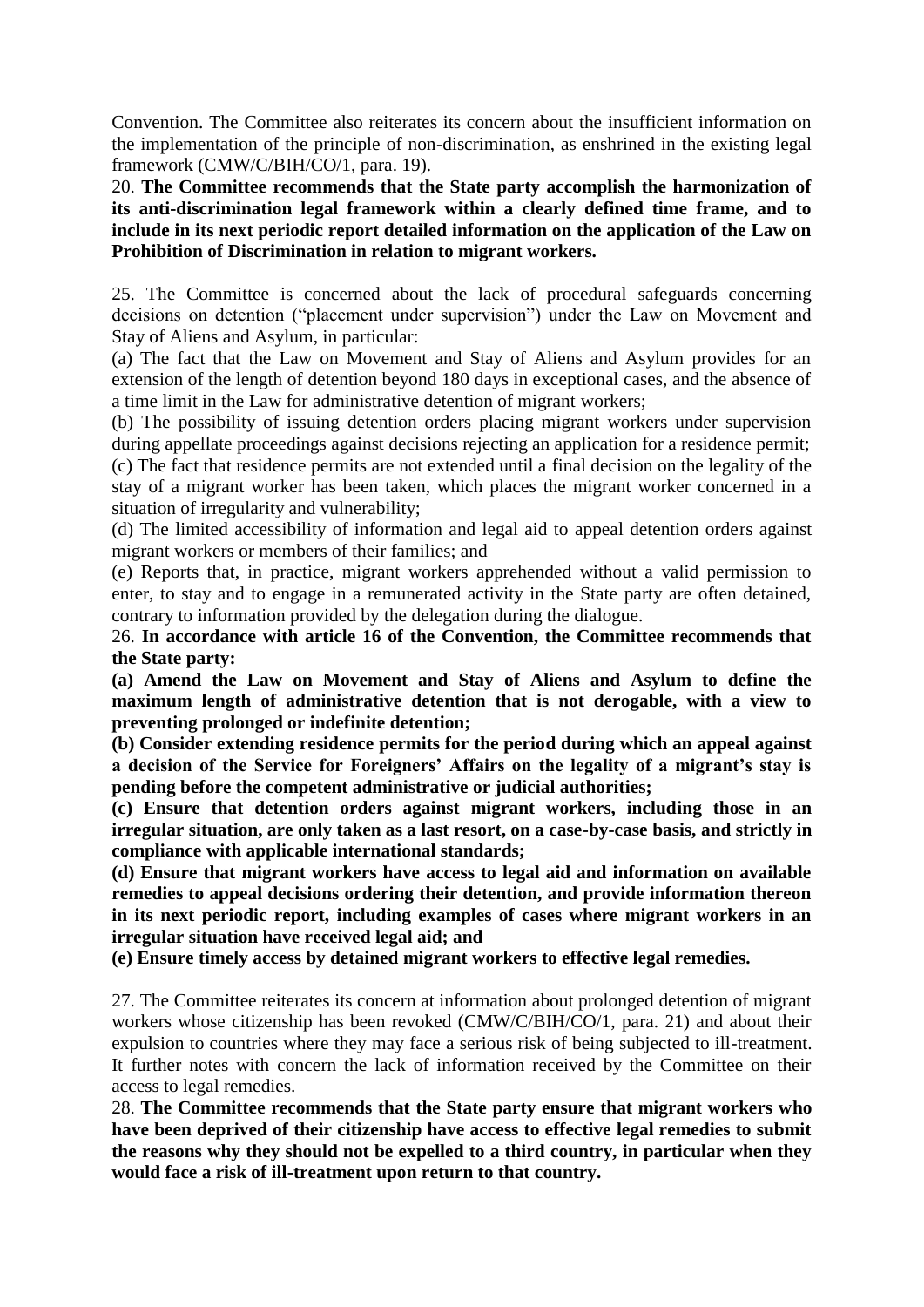29. The Committee is concerned that children of migrant workers are being placed in the Lukavica Immigration Centre and that this facility is not adapted to their needs.

30. **The Committee recommends that the State party give priority to alternatives to the placement of children of detained migrant workers in immigration centres and ensure that custodial measures are only taken as a last resort, when non–custodial measures are unavailable to uphold the right to family life.**

31. While noting that, under the Law on Movement and Stay of Aliens and Asylum, an appeal automatically stays a decision on expulsion, the Committee is concerned about the short time-limit for migrant workers to lodge appeals against such decisions, particularly when they are based on article 88 of the Law, in which case they must be appealed within 24 hours.

32. **The Committee recommends that the State party uphold all the procedural safeguards contained in article 22 of the Convention and consider extending the time limit for lodging appeals against decisions on expulsion.**

33. The Committee is concerned about the lack of measures taken to protect migrant domestic workers, including those in an irregular situation, particularly women, who are regularly exposed to exploitation and abuse.

34. **In line with article 25 of the Convention, the Committee recommends that the State party:** 

**(a) Ensure that labour inspections monitor the working conditions of migrant domestic workers;** 

**(b) Increase fines and other penalties for employers exploiting migrant domestic workers or subjecting them to forced labour and abuse, especially in the informal economy; and** 

**(c) Ensure that migrant domestic workers have access to effective mechanisms for bringing complaints against employers, and prosecute and punish those responsible for abuses against them, in line with the Committee's general comment No. 1 (2010) on migrant domestic workers.**

35. The Committee is concerned that children of migrant workers, including Roma children and children of migrant workers in an irregular situation, are often not registered at birth and issued personal identity documents, which impedes their access to health care, social benefits and education.

36. **The Committee recommends that the State party:** 

**(a) Intensify its efforts to ensure that all children of migrant workers are registered at birth and issued personal identity documents;** 

**(b) Provide training to the relevant law enforcement officers on the systematic birth registration of all children of migrant workers; and** 

**(c) Raise awareness on the importance of birth registration among migrant workers and members of their families, especially those in an irregular situation.**

37. The Committee is concerned about the lack of information on access to education for children of migrant workers in the State party. It is further concerned by the exclusion of children of migrant workers from certain mono-ethnic schools based on their ethnicity.

38. **The Committee recommends that the State party:** 

**(a) Ensure that all children of migrant workers have access to primary and secondary education on the basis of equality of treatment with nationals of the State party;**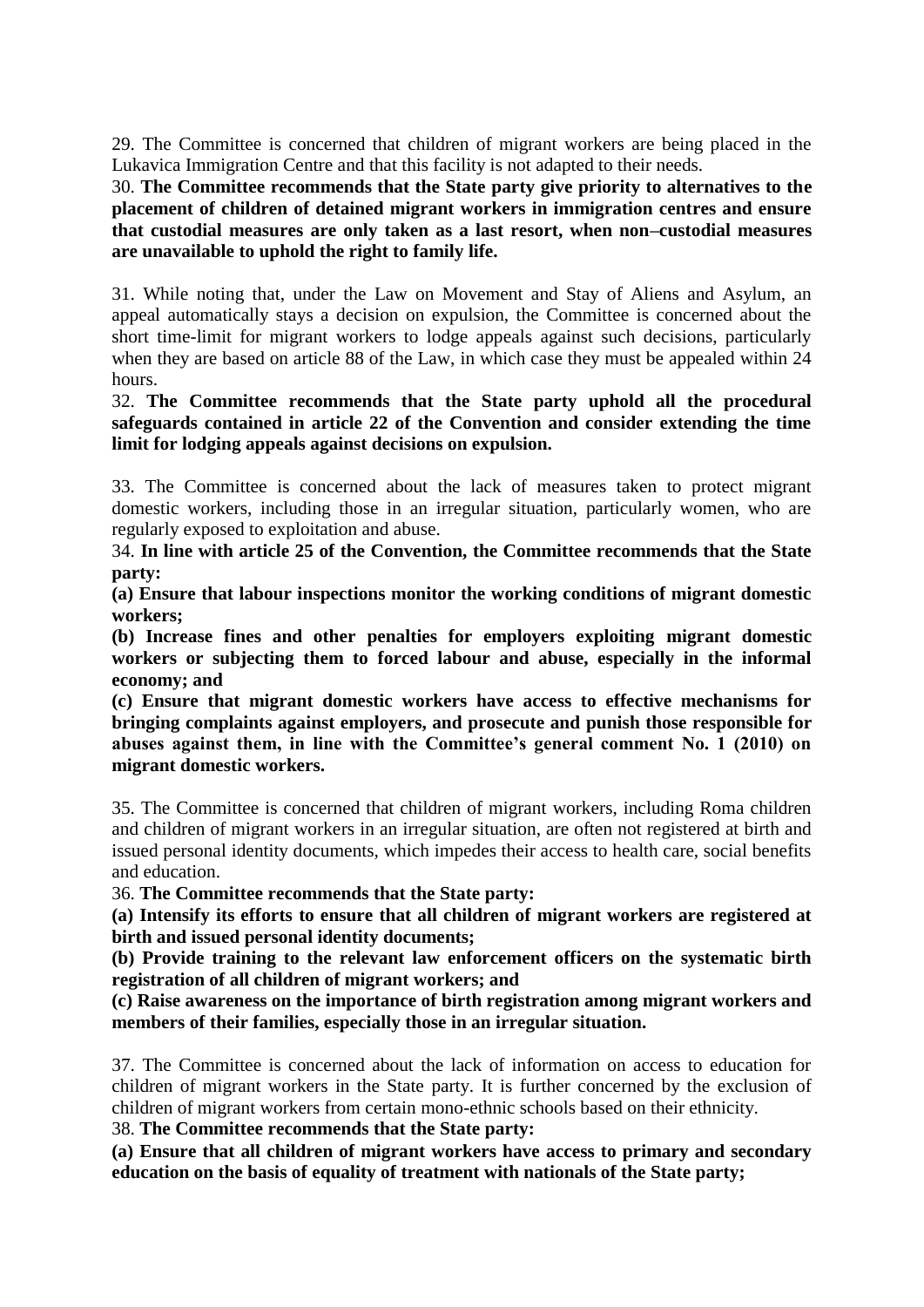**(b) Take measures to eliminate discrimination against children of migrant workers in the educational system; and** 

**(c) Include in its next periodic report information on the measures taken in that regard and on the enrolment rates of children of migrant workers, including those in an irregular situation.**

41. While noting the State party's efforts to negotiate bilateral agreements with neighbouring countries to improve the protection of migrant workers and seasonal workers, the Committee notes with concern that no data is available on the number of seasonal workers employed in the State party and that seasonal workers continue to face violations of fundamental labour rights, as acknowledged by the State party. The Committee therefore reiterates its concern that the absence of legislation protecting seasonal workers employed in the State party makes them particularly vulnerable to unjust and exploitative conditions of work (CMW/C/BIH/CO/1, para. 33).

# 42. **The Committee requests the State party to:**

**(a) Collect data on the number of seasonal workers in the State party;** 

**(b) Expedite the adoption of the amendment of article 84 of the Law on Movement and Stay of Aliens and Asylum, establishing a system of registration of seasonal workers;** 

**(c) Monitor employment practices, in particular in the construction industry, agriculture and domestic work, as well as the working conditions of seasonal workers employed in the State party, including by strengthening labour inspections;** 

**(d) Ensure that seasonal workers enjoy the rights protected in part IV in the Convention that can be applied to them by reason of their presence and work in the State party, taking into account that they do not have their habitual residence in the State party; and** 

**(e) Pursue its efforts to sign further bilateral agreements.**

43. While noting the continued work of the Coordination Body established in 2009 to monitor the implementation of the new Strategy on Migration and Asylum and the related Action Plan for the period 2012–2015, the Committee reiterates its concern that the lack of coordination between the institutions and services that deal with the various aspects of migration policy at State and Entity levels negatively impact on the implementation by the State party of certain rights protected under the Convention (CMW/C/BIH/CO/1, para. 35).

44. **The Committee recommends that the State intensify its efforts to improve the coordination between ministries and agencies at State and Entity levels for the effective implementation of the rights protected under the Convention as well as the new migration strategy for the period 2012–2015.**

45. The Committee regrets the lack of information on the support provided by the State party to Bosnian returnees and on measures to facilitate their durable economic, social and cultural reintegration.

46. **The Committee recommends that the State party take measures to assist in the durable reintegration of returning migrant workers into the economic, social and cultural fabric of the State party, and to inform the Committee thereof in its next periodic report.**

47. While acknowledging the State party's efforts to combat trafficking in persons and commercial sexual exploitation of migrant workers, the Committee is concerned that the Criminal Codes of both Entities and of Brčko District have not yet been harmonized with the amended provisions of the State Criminal Code, including the new definition of trafficking in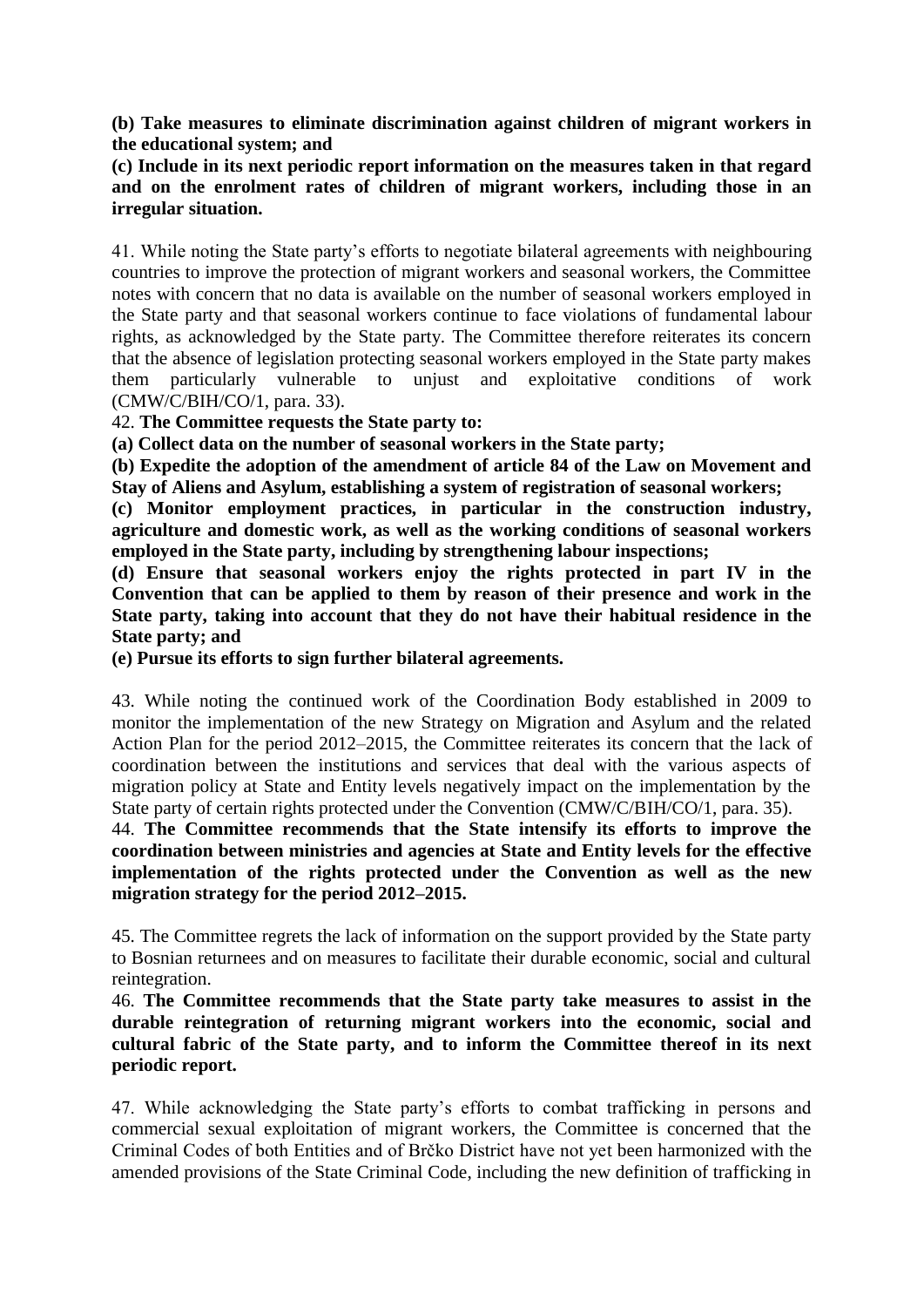article 186 of the State Criminal Code. It is particularly concerned about the high number of migrant children who are victims of trafficking and about remaining gaps in the enforcement of anti-trafficking laws, in the light of the absence of convictions and prosecutions at State level in 2011.

48. **The Committee recommends that the State party:** 

**(a) Harmonize the Criminal Codes of both the Entities and the Brčko District with relevant State legislation;** 

**(b) Criminalize the sale and prostitution of children, including migrant children, in line with the recommendations of the Committee on the Rights of the Child;** 

**(c) Increase its efforts to enforce anti-trafficking laws and train police officers, judges, prosecutors and social service providers on the existing legal framework;** 

**(d) Allocate adequate resources to implementing strategies to combat trafficking;** 

**(e) Develop effective mechanisms to identify victims of trafficking, especially migrant women and children; and** 

**(f) Provide adequate assistance, protection and rehabilitation to all victims of trafficking in human beings, including migrant workers, by funding non-governmental organizations assisting those victims, and ensure that victims of trafficking are informed of their rights under the Convention.**

#### **Committee against Torture**

 $CAT/C/BIH/CO/2-5$ ,  $45<sup>th</sup>$  Session 20 January 2011

#### **B. Positive aspects**

5. The Committee welcomes that since the consideration of the initial periodic report, the State party has ratified the following international and regional instruments:

(c) Council of Europe Convention on Action against Trafficking in Human Beings on 11 January 2008.

6. The Committee notes the State party's ongoing efforts to revise its legislation in areas of relevance to the Conventions, including:

(a) The adoption of the Law on Movement and Stay of Aliens and Asylum in 2008;

7. The Committee also welcomes the efforts being made by the State party to amend its policies and procedures in order to ensure greater protection of human rights and give effect to the Convention, including:

(b) The adoption of the revised Strategy for the Implementation of Annex 7 of the Dayton Peace Agreement in 2010 aimed at improving the living standards of the remaining internally displaced persons and returnees in Bosnia and Herzegovina;

(c) The adoption of the third National Action Plan to Combat Human Trafficking and Illegal Migration in Bosnia and Herzegovina for the period 2008-2012;

(d) The adoption of the National Strategy to Combat Violence against Children for the period 2007-2010;

(e) The adoption of the National Strategy for Preventing and Combating Domestic Violence in Bosnia and Herzegovina for the period 2008–2010;

# **C. Principal subjects of concern and recommendations**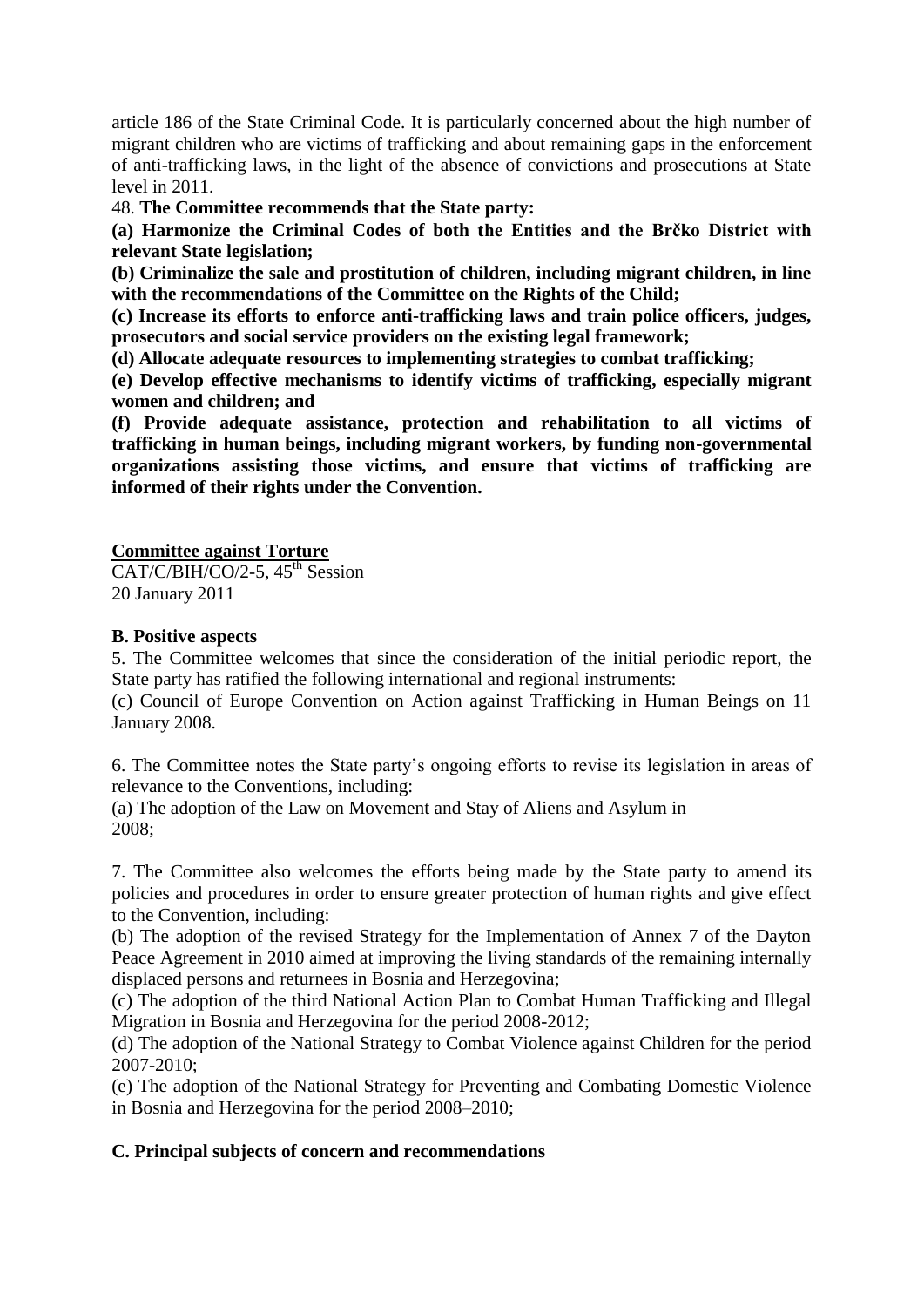#### **Violence against women and children, including domestic violence**

13. The Committee, while noting legal and administrative measures undertaken by the State party to combat gender-based violence, including the resolution on the fight against violence against women in the family adopted by the Parliamentary Assembly, expresses its concern about the persistence of violence against women and children, including domestic violence. While appreciating the State party's intention to amend the elements of crimes of rape by abolishing the requirements of both penetration and active resistance by the victim, it is concerned at insufficient information on the entity laws prohibiting and criminalizing such violence and at the low numbers of investigations and prosecutions of cases of domestic violence. The Committee is concerned at reports about the inadequate provision of protection measures and rehabilitation programmes for victims (arts. 1, 2, 4, 11, 12 and 16).

**The Committee recommends that the State party enhance its efforts to prevent, prosecute and punish all forms of violence against women and children, including domestic violence, and ensure effective and full implementation of the existing laws and the national strategies adopted to that end, including the Strategy for Preventing and Combating Domestic Violence and the National Strategy to Combat Violence against Children. The State party should provide support for victims through the establishment of additional shelters, the provision of free counselling services and such other measures as may be necessary for the protection of victims. Furthermore, the State party is encouraged to conduct broader awareness-raising campaigns and training on domestic violence for law enforcement personnel, judges, lawyers and social workers who are in direct contact with the victims as well as for the public at large.**

#### **Refoulement**

14. Notwithstanding article 91 of the Law on Movement and Stay of Aliens and Asylum with regard to the principle of prohibition of return (CAT/C/BIH/2-5, para. 76), the Committee remains concerned at reports that the competent authorities of Bosnia and Herzegovina have failed to properly assess the risk of refoulement faced by those who apply for international protection and that persons considered to be a threat to national security are subject to being expelled or returned to another State where there are substantial grounds for believing that they would be in danger of being subjected to torture. It is also concerned at the very low rate of successful asylum applications (art. 3).

#### **The State party should:**

**(a) Ensure (i) procedural safeguards against refoulement and (ii) effective remedies with respect to refoulement claims in removal proceedings, including review by an independent judicial body concerning rejections;**

**(b) Ensure that a thorough review of each individual case is provided for asylum claims and that persons whose applications for asylum have been rejected can lodge an effective appeal with the effect of suspending the execution of the decision on the expulsion or deportation;**

**(c) Revise its current procedures and practices in the area of expulsion, refoulement and extradition and align its interpretation of key concepts of domestic asylum law fully with international refugee law and human rights standards;**

**(d) Continue to follow up on and keep the Committee informed of the case of the citizen of Bosnia and Herzegovina who remains in detention in Guantanamo Bay military base; (e) Ensure that national security considerations do not undermine the principle of nonrefoulement and that the State party fulfil its obligations to respect the principle of absolute prohibition of torture in all circumstances, in accordance with article 3 of the Convention.**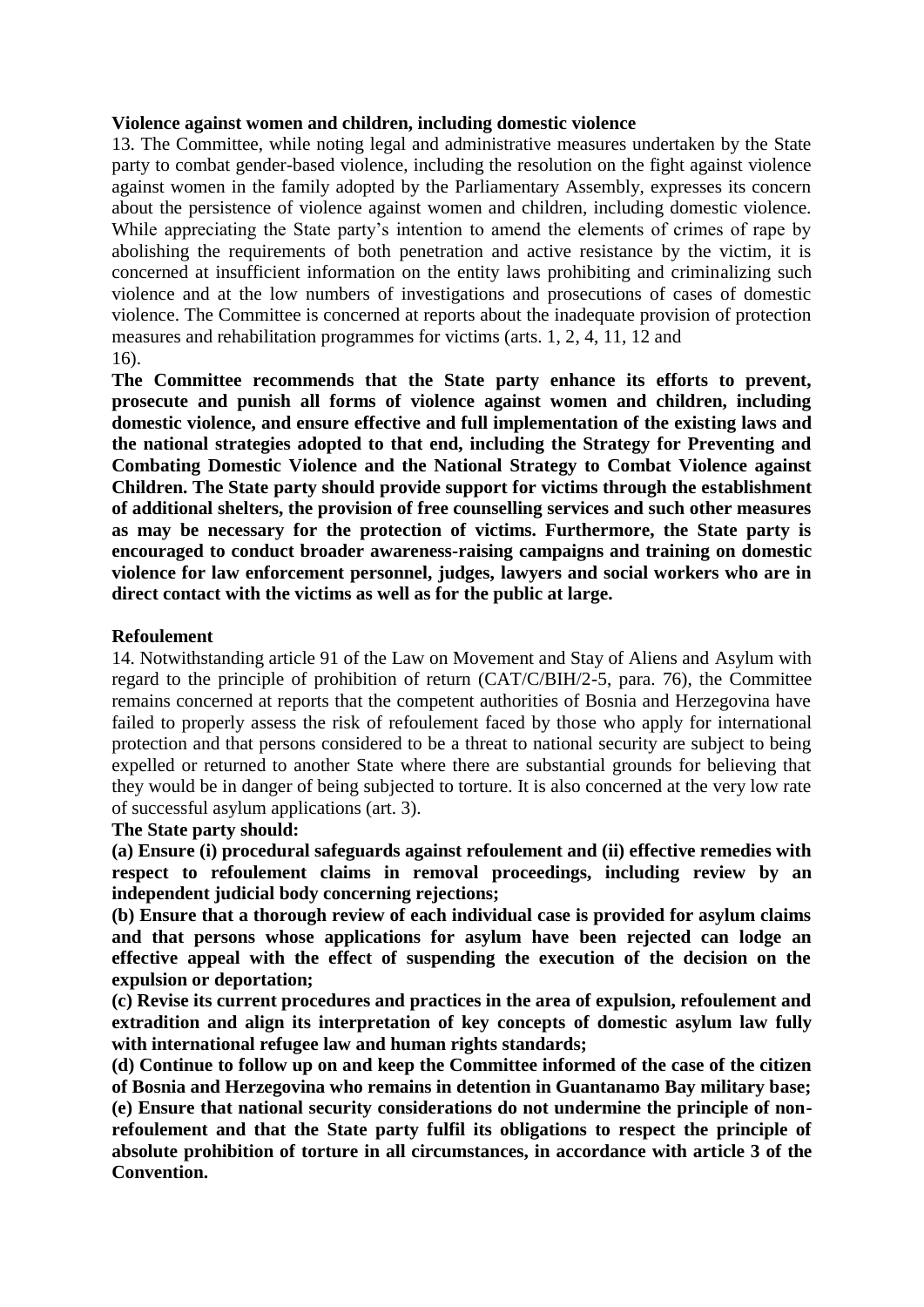15. With regard to individuals whose citizenship has been revoked by the State Commission for Revision of Decisions on the Naturalization of Foreign Nationals and who consequently are detained in the deportation centre, the Committee takes note of the State party's report claiming that legal rights to judicial protection had been provided for them. However, noting the concerns expressed by several international bodies, the Committee remains concerned that reported cases on the prolonged detention in inadequate conditions of those individuals and the denial of their right to effectively challenge the decisions to revoke their citizenship, detain and deport them have not been fully clarified (arts. 3 and 16).

**The State party should revise its practice regarding the prolonged detention of those individuals and fully respect their right to effectively challenge the decisions to revoke their citizenship, detain and deport them. Furthermore, the State party should guarantee key principles related to a fair and efficient asylum procedure, including adequate translation and interpretation services, free legal aid and access of applicants to their case file.**

#### **Return of refugees and internally displaced persons**

16. In addition to the problems recognized by the State party, inter alia the security concerns for the minority returnees and the lack of investigation and prosecution of crimes and acts of violence against refugees and internally displaced persons (CAT/C/BIH/2-5, para. 142), the Committee expresses its concern at persistent reports claiming that existing programmes of property restitution have failed to take into account gender and the psychological needs of the victims of sexual violence. The Committee is also concerned at their lack of economic opportunities and the poor living conditions (arts. 3, 7 and 12).

**The Committee recommends that the State party intensify its efforts to facilitate returns of refugees and displaced persons, including by constructing housing and the accompanying infrastructure and addressing the specific situation of those who would otherwise have difficulties in benefiting from the reconstruction assistance. The State party should take all necessary measures to effectively tackle the identified obstacles and ensure that all crimes and acts of violence against refugees and internally displaced persons are properly and promptly investigated and prosecuted. In addition, it is necessary to fully implement the recommendations made by the Representative of the Secretary- General on the human rights of internally displaced persons in the report on his mission to Bosnia and Herzegovina (E/CN.4/2006/71/Add.4).**

#### **Trafficking in persons**

23. The Committee takes note of several measures taken by the State party, including the adoption of the State Action Plan to combat human trafficking and illegal migration (2008- 2010), the establishment of a central database on identified victims of trafficking and the issuance by the Ministry of Security of regulations on the protection for trafficking victims. However, the Committee remains concerned at the absence of a provision in the Criminal Code in relation to the legal penalties for persons who have committed or been involved in the crime of trafficking, and at the lenient sentences imposed in cases of trafficking. The Committee also expresses concern over the slowness and the complexity of redress procedures for victims of trafficking (arts. 2, 4 and 16).

**The State party should strengthen its efforts to combat trafficking in persons, especially in women and children, in particular by:**

**(a) Ensuring that trafficking is defined as a crime in all parts of the State party in accordance with international standards, and that these offences are punishable by appropriate penalties which take into account their grave nature;**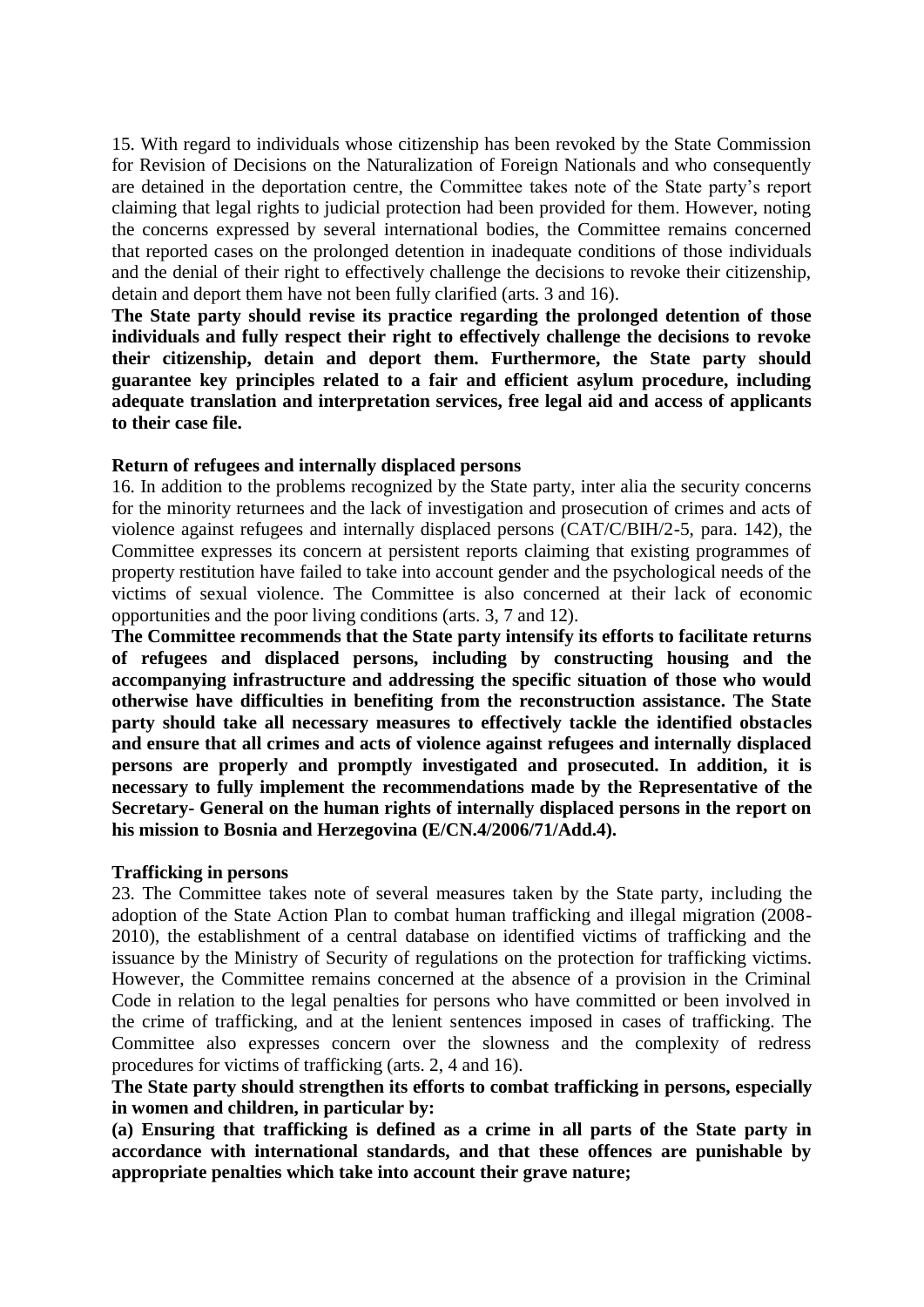**(b) Improving the identification of trafficking victims and providing them with appropriate rehabilitation programmes, genuine access to health care and counselling; (c) Providing training to law enforcement personnel and other relevant groups, and raising awareness of the problem among the public.**

#### **Data collection**

26. The Committee regrets the absence of comprehensive and disaggregated data on complaints, investigations, prosecutions and convictions of cases of torture and illtreatment by law enforcement and prison personnel, war-time rape and sexual violence, extrajudicial killings, enforced disappearances, trafficking, domestic and sexual violence and means of redress for victims.

**The State party should compile statistical data, disaggregated by crime, ethnicity, age and sex, relevant to the monitoring of the implementation of the Convention at the national level, including data on complaints, investigations, prosecutions and convictions of cases of torture and ill-treatment by law enforcement and prison personnel, war-time rape and sexual violence, extrajudicial killings, enforced disappearances, trafficking and domestic and sexual violence, and on means of redress, including compensation and rehabilitation, provided to the victims.**

#### **Committee on the Rights of the Child**

CRC/C/OPAC/BIH/CO/1, 55<sup>th</sup> Session 26 October 2010

#### **Measures adopted to protect the rights of child victims**

17. While noting the draft law on the rights of victims of torture and civil victims of war, the Committee is concerned that civilian victims, including children, may be discriminated in relation to personal disability benefits compared to disabled war veterans under the State party's current legislation on the regulation of social benefits.

18. The Committee recommends that the State party ad opt the Law on the Rights of Victims of Torture and Civil Victims of War without delay and that it ensures that child victims of armed conflict or its consequences are not discriminated against, including in the distribution of personal disability benefits in order to ensure their full physical and psychological recovery and their social reintegration.

#### **Committee on the Rights of the Child**

CRC/C/OPSC/BIH/CO/1, 55th Session 25 October 2010

#### **A.Positive aspects**

4. The Committee welcomes various measures in areas relevant to the implementation of the Optional Protocol, in particular:

(b) The adoption of the third National Action Plan to Combat Human Trafficking and Illegal Migration in Bosnia and Herzegovina 2008-2012;

(c) The adoption of the Action Plan for the Improvement of Protection System in the area of Child Pornography and other forms of Sexual Exploitation and Abuse of Children through Internet and Communications Technologies in Bosnia and Herzegovina 2010-2012; and (d) The adoption of the National Strategy to Combat Violence against Children 2007-2010.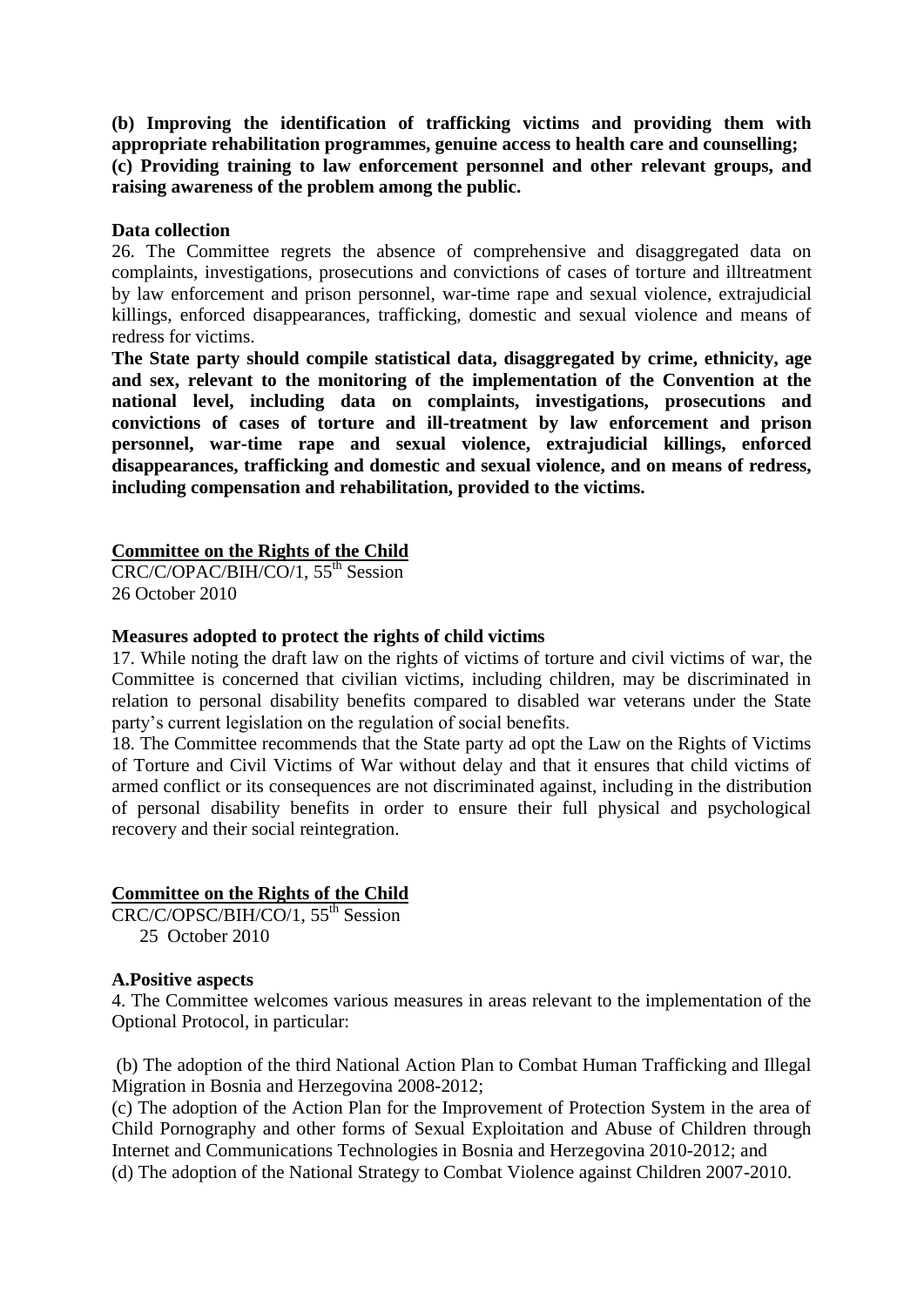#### **II. Data**

6. The Committee notes that the Ministry of Human Rights and Refugees and the State Coordinator for the prevention of trafficking in human beings and illegal immigration collect some data on child victims of trafficking in human beings, and that the Ministry plans to establish a database to monitor the implementation of the Convention and its Optional Protocols. The Committee nevertheless remains concerned that data is not systematically collected on all crimes covered under the Optional Protocol in both Entities of the State party as well as in Brčko District and at the limited capacity of the State party, including of the Agency for Statistics of Bosnia and Herzegovina, to collect data on children in general, and on the adoption of children in particular.

7. **The Committee recommends that the State party further develop and centralize its mechanisms for systematic data collection in all areas concerning the implementation of the Optional Protocol, including the establishment of a database within the Ministry of Human Rights and Refugees to monitor implementation of the Convention and the Optional Protocols. The Committee recommends that the State party develop a coordinated system for comprehensive data collection – disaggregated, inter alia, by age, sex, geographical location and socio-economic background – that cover all persons below the age of 18. In addition, the Committee reiterates its recommendation (CRC/C/15/Add.260, para. 19) that the State party carry out a census of the population.**

#### **III. General measures of implementation**

#### **Legislation**

8. While welcoming efforts to integrate various aspects of the Optional Protocol in the legislation of the State party, the Committee is concerned that they have focused almost exclusively on trafficking of children, neglecting specific offences under the Optional Protocol, namely sale of children, child prostitution and child pornography.

9. **The Committee reminds the State party that its legislation must satisfy its obligation with regard to the sale of children, a concept which is not identical to trafficking in persons, in order to adequately implement the provision contained in the Optional Protocol.**

#### **Coordination and evaluation**

12. While noting the establishment of the State Coordinator for the prevention of trafficking in human beings and illegal immigration and the Task Force to coordinate such activities at State and Entity levels, the Committee is concerned at the poor coordination between structures with responsibilities for the implementation of the Optional Protocol at State and Entity levels. The Committee is particularly concerned that the Council for Children of Bosnia and Herzegovina, set up under the Ministry of Human Rights and Refugees as a coordinating and advisory body on children's rights, de facto ceased to exist in 2007. While welcoming the plan of Ministry to establish a Department for Human Rights of Children, the Committee is concerned that no specific State body is currently mandated to coordinate, monitor and evaluate the implementation of children's rights in general.

13**. The Committee recommends that the State party take immediate measures to reactivate the Council for Children of Bosnia and Herzegovina and to establish a Department for Human Rights of Children under the Ministry of Human Rights and Refugees. It further recommends that the State party consider placing the Council for Children or the new Department for Human Rights of Children, or another appropriate body, in charge of the coordination and evaluation of the implementation of the**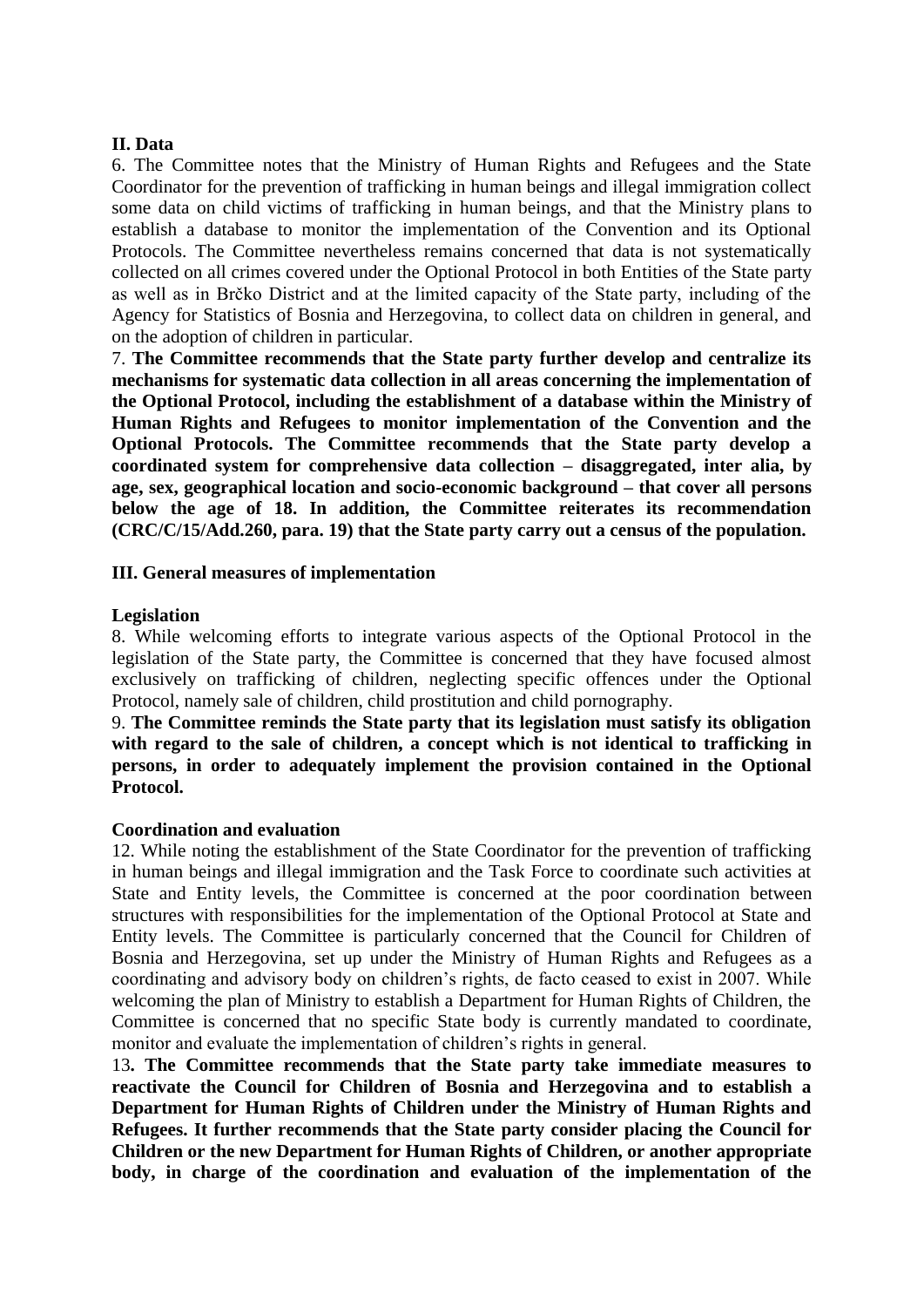**Convention and the two Optional Protocols and provide it with the human, technical and financial resources and authority within the Government to carry out its mandate effectively.** 

#### **Training**

16. The Committee welcomes specialized trafficking awareness training to members of Bosnian troops prior to their deployment to international peacekeeping missions and that the Optional Protocol is included in training carried out by the Centre for the Training of Judges and Prosecutors and by the State Coordinator for the prevention of trafficking. The Committee is nevertheless concerned that professional groups working with and for children, including members of the police, social workers, judges and prosecutors, members of the State Investigation and Protection Agency (SIPA) do not receive adequate and targeted training specifically on the provisions of the Optional Protocol.

17. **The Committee recommends that the State party allocate adequate and earmarked resources for the development of programmes and training materials on all areas covered by the Optional Protocol and ensure that such training is provided to all relevant professional groups, in particular to immigration and law enforcement officers, including members of SIPA, judges and prosecutors, social workers as well as members of the European Union Force (EUFOR) currently present in Bosnia and Herzegovina.**

#### **Measures adopted to prevent offences prohibited under the Optional Protocol**

22. The Committee, while welcoming measures aimed at preventing offences under the Optional Protocol, nevertheless regrets that measures adopted to date have primarily focused on the crime of trafficking, while targeted preventive measures specifically against the sale of children, child prostitution and child pornography remain limited. The Committee is particularly concerned at the increase in domestic trafficking of children which may involve the sale of children and may lead to child prostitution and child pornography. The Committee is furthermore concerned at the weak capacity of the State party to monitor the adoption of children and regrets, in this regard, that the State party has not yet ratified the 1993 Hague Convention on Protection of Children and Co-operation in Respect of Intercountry Adoption . 23. **The Committee recommends that the State party:** 

(a) **Adopt a national plan for the prevention of sale of children, child pornography and child prostitution;** 

(b) **Ensure concerted and coordinated activities by law enforcement agencies to prevent and eliminate domestic trafficking in children;** 

(c) **Strengthen its mechanisms for monitoring the adoption of children and to ratify the 1993 Hague Convention on Protection of Children and Co-operation in Respect of Intercountry Adoption.**

24. While appreciating the adoption of various plans and strategies to enhance social inclusion of children, especially Roma children, the Committee regrets that Roma children, children in street situations, children with disabilities, children involved in organized begging, and children lacking birth registration remain vulnerable to offences under the Optional Protocol.

25**. The Committee encourages the State party to strengthen systematic prevention measures, targeting children who are especially vulnerable or at risk, in order to protect them from the offences under the Optional Protocol. In addition, the Committee recommends that the State party harmonize State and Entities legislation pertaining to civil registration and take immediate and effective measures to ensure the registration of all children at birth.**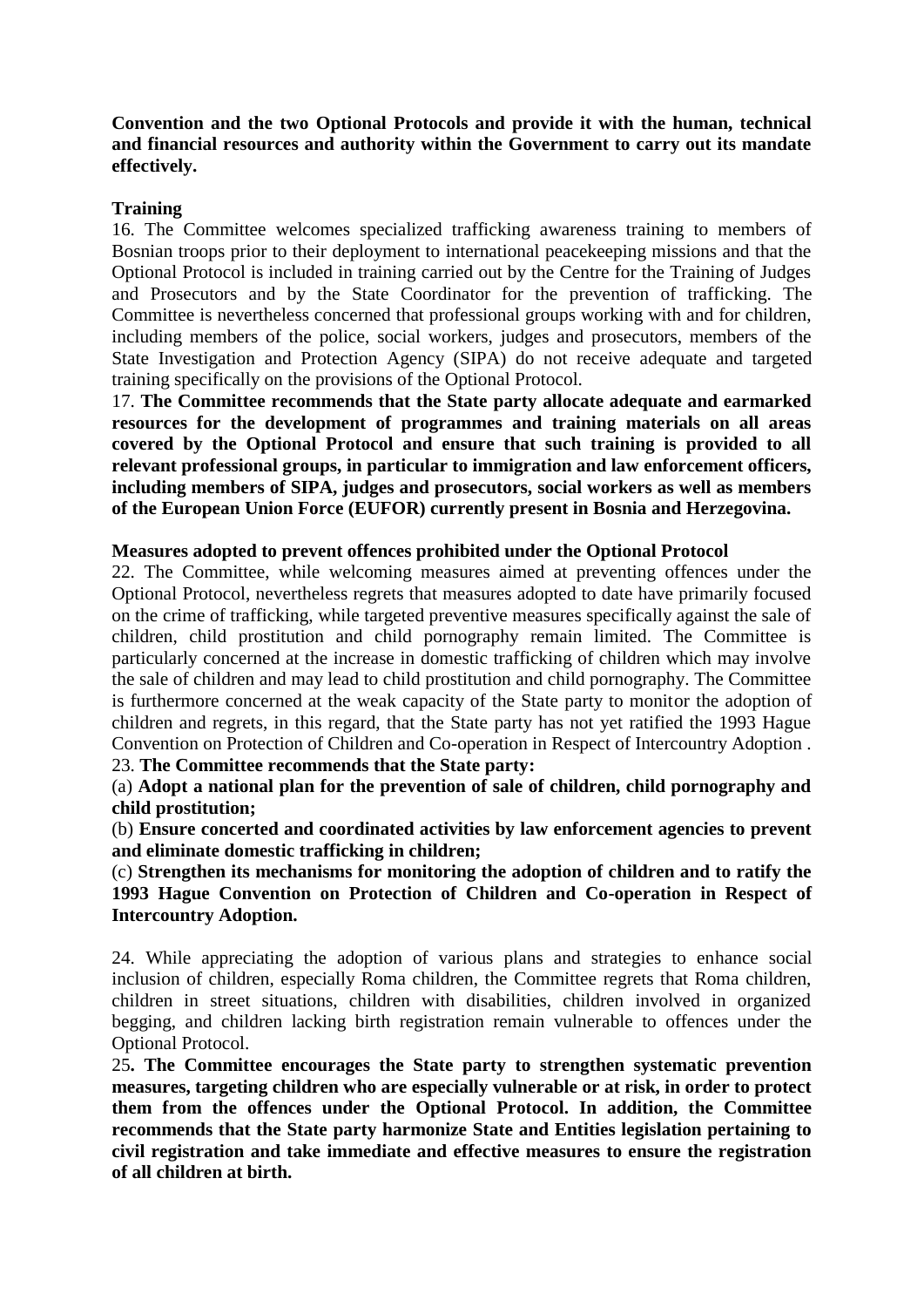#### **Measures adopted to protect the rights and interests of child victims of offences prohibited under the Optional Protocol**

34. The Committee welcomes the adoption of several protection measures, including legislation ensuring access of trafficking victims to the asylum procedure, amendments to the Law on Social Policy which provide that child victims of trafficking be regarded not as "neglected children" but as victims, and the development of guidelines for social workers and police working with child victims. The Committee, however, is concerned that these measures have focused primarily on child victims of trafficking and not on victims of offences under the Optional Protocol. In addition, the Committee is concerned that the procedures for identifying child victims remain weak.

35**. The Committee recommends that the State party strengthen measures to protect the rights and interests of child victims of all offences under the Optional Protocol, including through further development of guidelines on child protection work for social workers and law enforcement officials and ensure training on such guidelines. In particular, procedures should be strengthened to ensure a more proactive approach to identifying child victims vulnerable to the offences under the Optional Protocol, including by sensitizing and developing effective partnerships with parents and families of child victims.**

#### **Recovery and reintegration of victims**

38. The Committee welcomes that children victims of offences under the Optional Protocol can benefit from social services and other protection activities undertaken by the section on victims of criminal offences within the Ministry of Human Rights and Refugees, but regrets that such support is primarily reactive and limited in scope due to inadequate resources and does not apply affirmative social action for the benefit of children in vulnerable situations.

39. **The Committee recommends that the State party establish a unit within the Section on Victims of Criminal Offences specifically mandated to provide assistance and support to children victims of offences under the Optional Protocol and provide it with adequate human, technical and financial resource allocations. The Committee further recommends that the State party pay special attention through affirmative social action to the needs of children in vulnerable situations (para. 24).**

#### **Committee on the Elimination of Racial Discrimination**

CERD/C/BIH/CO/7-8, 77<sup>th</sup> Session 23 September 2010

8. While welcoming the various measures adopted by the State party to ensure an effective solution to the problems related to the return of refugees and displaced persons, the Committee is concerned that a large number of war displaced persons remain unable to return to their former residences or to effectively integrate into their former or new communities  $(art. 5(d) (i), (e)).$ 

**The Committee encourages the State party to continue implementing measures to accelerate the sustainable return of refugees and internally displaced persons to their places of origin,** *inter alia* **by improving their reception conditions. The Committee recommends that further activities be devised to improve the socio-economic integration of those who have returned, and by ensuring equal enjoyment of their social, economic and cultural rights, especially in the field of social protection and pension, health care, equal employment and equal education. Returnees should receive appropriate**